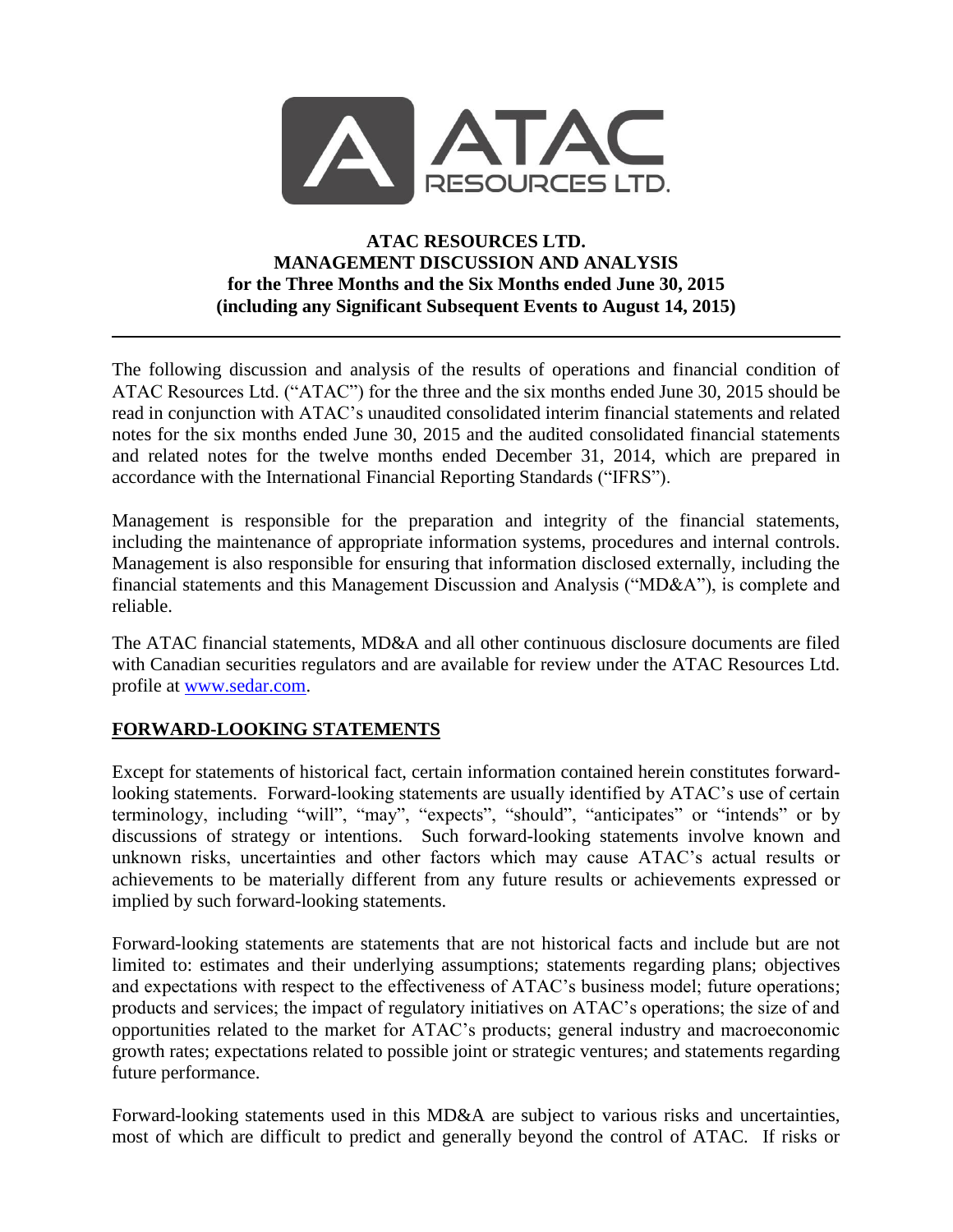uncertainties materialize, or if underlying assumptions prove incorrect, the actual results may vary materially from those expected, estimated or projected. ATAC undertakes no obligation to update forward-looking statements if these beliefs, estimates and opinions or other circumstances should change, except as required by applicable securities laws. There can be no assurance that such statements will prove to be accurate, and future events and actual results could differ materially from those anticipated in such statements. Given these uncertainties, the reader of the information included herein is cautioned not to place undue reliance on such forward-looking statements.

# **DESCRIPTION OF BUSINESS**

ATAC is in the business of exploring for metals and minerals with a particular emphasis on gold. It does not own interests in any producing mines. At present, management is concentrating most of its efforts on its wholly-owned Rackla Gold project in central Yukon. See "Exploration and Property Transactions" for additional information.

## **OVERALL PERFORMANCE**

As of August 14, 2015, ATAC had no debt and had working capital in excess of its anticipated expenditures for 2015. Such expenditures include costs related to administrative overhead and future exploration programs. See "Risks and Uncertainties" for additional information.

The focus of most of ATAC's human and financial resources is the Rackla Gold project and the included geological trends (the "Rau Trend" and the "Nadaleen Trend"). See "Exploration and Property Transactions" for additional information.

|                                  | December 31,<br>2014 | December 31,<br>2013 | December 31,<br>2012 |
|----------------------------------|----------------------|----------------------|----------------------|
|                                  |                      |                      |                      |
| Revenues                         | <b>Nil</b>           | <b>Nil</b>           | <b>Nil</b>           |
|                                  |                      |                      |                      |
| Net (Loss)                       | $(\$2,490,325)$      | $(\$2,814,918)$      | $(\$7,468,607)$      |
| Net (Loss) per Share             |                      |                      |                      |
| - Basic and Diluted              | $(\$0.02)$           | (\$0.03)             | (\$0.08)             |
|                                  |                      |                      |                      |
| <b>Total Assets</b>              | \$110,195,593        | \$105,062,045        | \$92,913,743         |
| <b>Total Long-term Financial</b> |                      |                      |                      |
| Liabilities                      | <b>Nil</b>           | <b>Nil</b>           | <b>Nil</b>           |
| <b>Cash Dividends</b>            |                      |                      |                      |
| Declared per Share               | <b>Nil</b>           | Nil                  | <b>Nil</b>           |

# **SELECTED ANNUAL INFORMATION**

Total assets have increased year over year mainly due to proceeds received from equity financings. For the most part, funds from such financings have been spent on property acquisition and exploration, which are capitalized.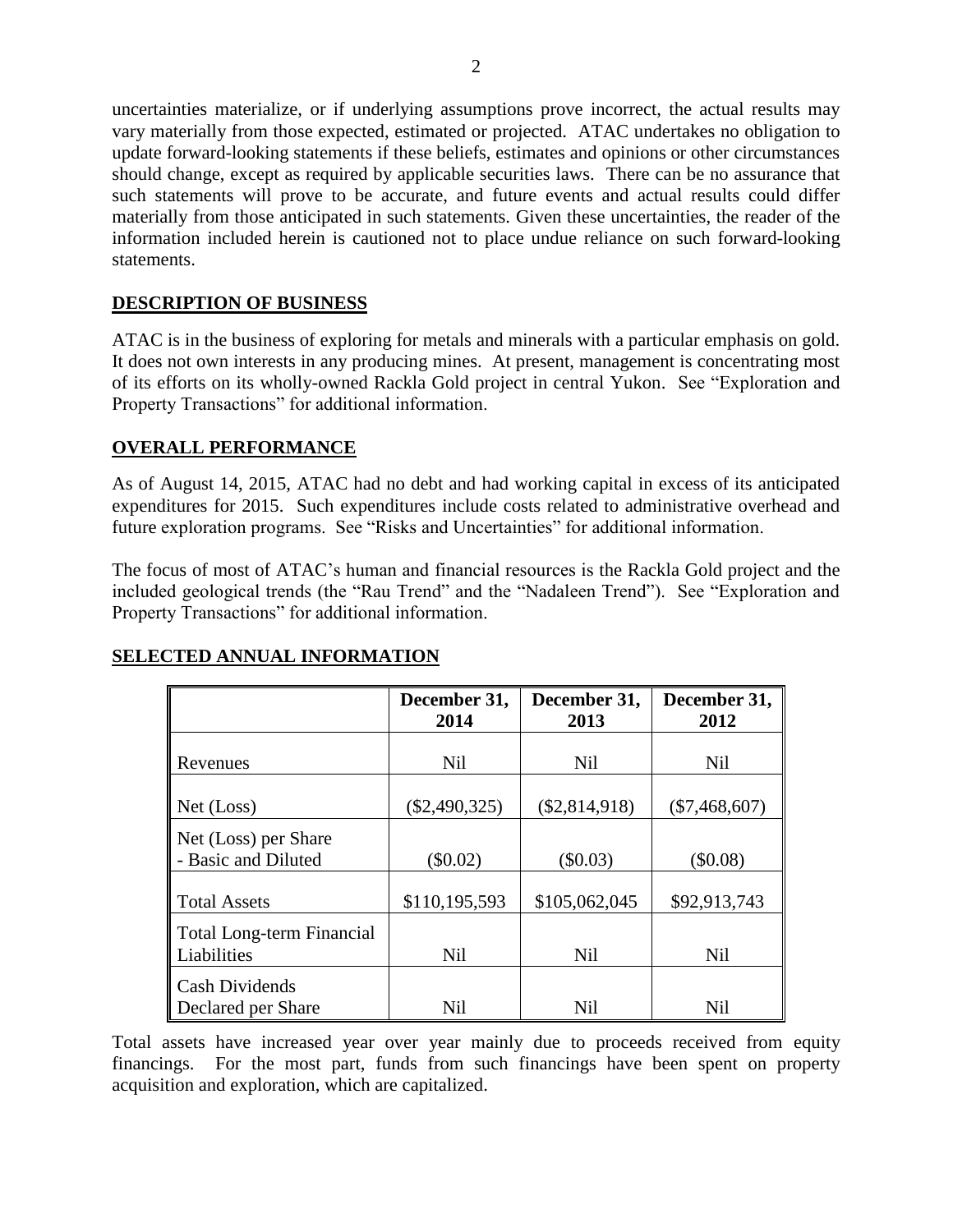The following table shows the results for the last quarter compared to those from the previous seven quarters.

|                      |                 |                   | <b>Net Income</b> |
|----------------------|-----------------|-------------------|-------------------|
|                      |                 | <b>Net Income</b> | (Loss) per        |
| <b>Period Ending</b> | <b>Revenues</b> | (Loss)            | <b>Share</b>      |
| June 30, 2015        | Nil             | $(\$759,497)$     | $(\$0.01)$        |
| March 31, 2015       | Ni1             | $(\$206,934)$     | $(\$0.00)$        |
| December 31, 2014    | Nil.            | $(\$705,636)$     | $(\$0.01)$        |
| September 30, 2014   | Ni1             | $(\$800,912)$     | $(\$0.01)$        |
| June 30, 2014        | Nil             | $(\$793,201)$     | $(\$0.01)$        |
| March 31, 2014       | Ni1             | (\$190,576)       | $(\$0.00)$        |
| December 31, 2013    | Ni1             | $(\$335,500)$     | $(\$0.00)$        |
| September 30, 2013   | Nil             | $(\$869,020)$     | (S0.01)           |

# **RESULTS OF OPERATIONS**

ATAC is an exploration stage company and has no operating revenues from mines. Most of its expenditures are exploration related and are capitalized (not accounted as operating expenses). The variations in losses from quarter to quarter over the previous eight financial quarters are largely attributable to variations in share-based payments, gains or losses on sale or option of mineral properties and gains or losses on the sale of marketable securities.

The change in net loss between the quarters ended June 30, 2015 and June 30, 2014 was immaterial.

## **LIQUIDITY AND CAPITAL RESOURCES**

As of June 30, 2015, working capital totalled \$18,447,725 compared to \$23,119,848 at June 30, 2014.

On June 16, 2015, 100,000 incentive stock options with an exercise price of \$1.49 expired unexercised.

As of August 14, 2015, ATAC owned marketable securities of other publicly traded junior resource companies with a total market value of approximately \$71,000. These securities were acquired by ATAC pursuant to various property option or sales agreements. See "Risks and Uncertainties" and "Forward Looking Statements" for additional information.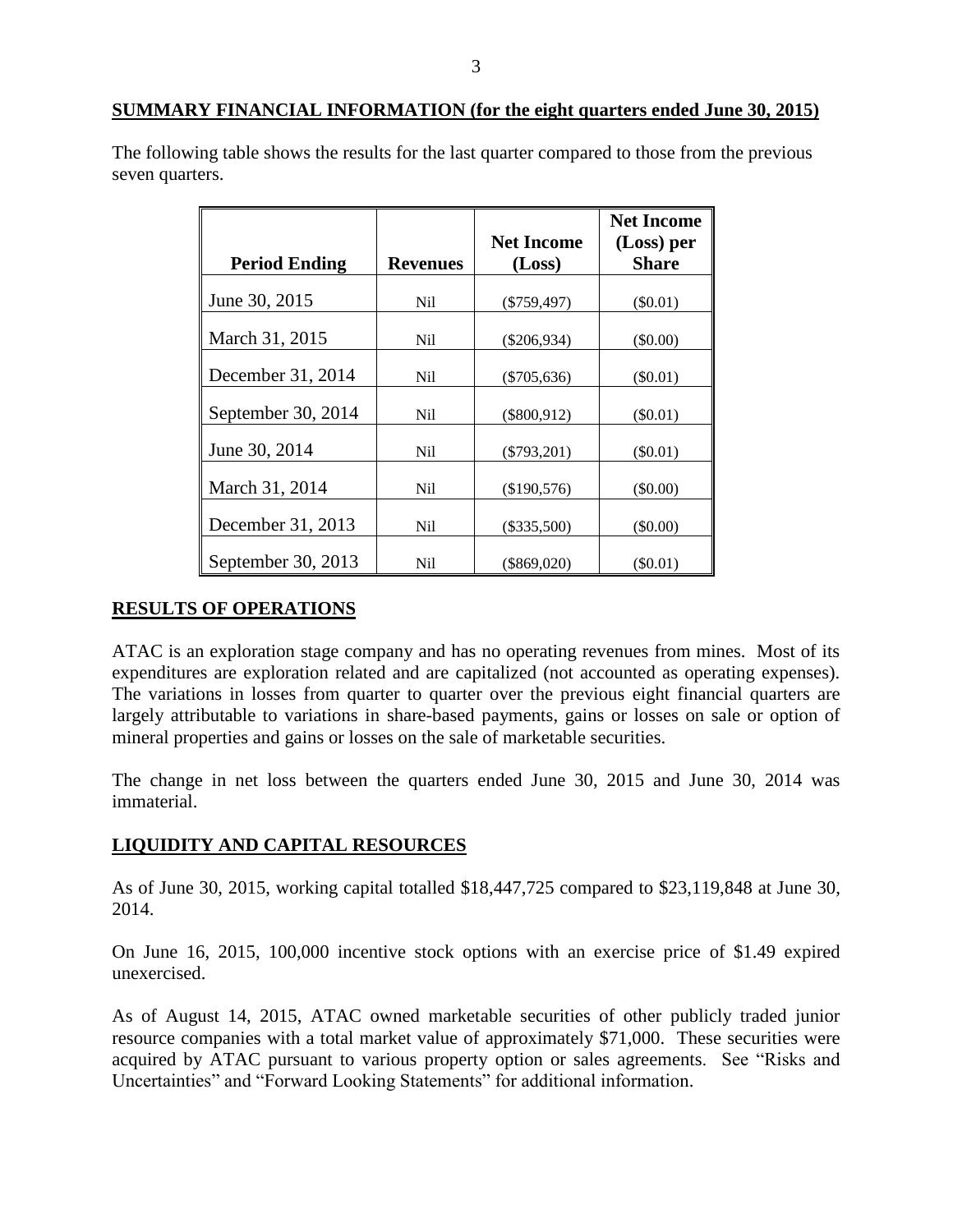### **TRANSACTIONS WITH RELATED PARTIES**

### **1. Management**

During the quarter ended June 30, 2015, legal fees and disbursements totalling \$14,830 were incurred with a personal law corporation controlled by Glenn R. Yeadon ("Yeadon"), a director and Secretary of ATAC, compared to \$25,504 incurred with Yeadon in the quarter ended June 30, 2014. During the six months ended June 30, 2015, legal fees and disbursements totalling \$25,664 were incurred with Yeadon, compared to \$73,442 incurred with Yeadon for the six months ended June 30, 2014.

During the quarter ended June 30, 2015, accounting fees and disbursements totalling \$8,400 were incurred with Donaldson Grassi, Chartered Accountants ("Donaldson Grassi"), a firm in which ATAC's Chief Financial Officer Larry Donaldson is a partner, compared to \$13,000 incurred with Donaldson Grassi in the quarter ended June 30, 2014. During the six months ended June 30, 2015, accounting fees and disbursements totalling \$19,900 were incurred with Donaldson Grassi, compared to \$23,500 incurred with Donaldson Grassi for the six months ended June 30, 2014.

During the quarter ended June 30, 2015, consulting fees totalling \$10,500 were paid to Douglas O. Goss Professional Corporation ("Goss P.C."), a private company controlled by Douglas O. Goss, a director and Chairman of ATAC, compared to \$10,500 paid to Goss P.C. during the quarter ended June 30, 2014. During the six months ended June 30, 2015, consulting fees totalling \$21,000 were paid to Goss P.C., compared to \$21,000 paid to Goss P.C. for the six months ended June 30, 2014.

During the quarter ended June 30, 2015, consulting fees totalling \$10,500 were paid to Ian Talbot ("Talbot"), ATAC's Chief Operating Officer compared to \$10,500 paid to Talbot in the quarter ended June 30, 2014. During the six months ended June 30, 2015, consulting fees totalling \$20,344 were paid to Talbot, compared to \$20,563 for the six months ended June 30, 2014.

During the quarter ended June 30, 2015, consulting fees totalling \$57,270 were paid to Carvest Holdings Ltd., a private company controlled by Robert Carne, the former President and a current director of ATAC. See below for pre-March 1, 2015 payments to Robert Carne.

## **2. Archer, Cathro & Associates (1981) Limited**

During the quarter ended June 30, 2015, \$464,636 in property location, acquisition, exploration, management, office rent and administration costs were billed by Archer, Cathro & Associates (1981) Limited ("Archer Cathro"), compared to \$570,724 billed by Archer Cathro for the quarter ended June 30, 2014. During the six months ended June 30, 2015, \$761,889 in property location, acquisition, exploration, management, office rent and administration costs were billed by Archer Cathro compared to \$877,291 billed for the six months ended June 30, 2014.

Included in the costs billed to ATAC by Archer Cathro for the six months ended June 30, 2015, was \$37,845 in consulting fees paid to Robert Carne for the period January 1 through February 28, 2015, compared to \$68,765 paid to Robert Carne in the six months ended June 30, 2014. As of March 1, 2015, Robert Carne provides consulting services directly to ATAC as an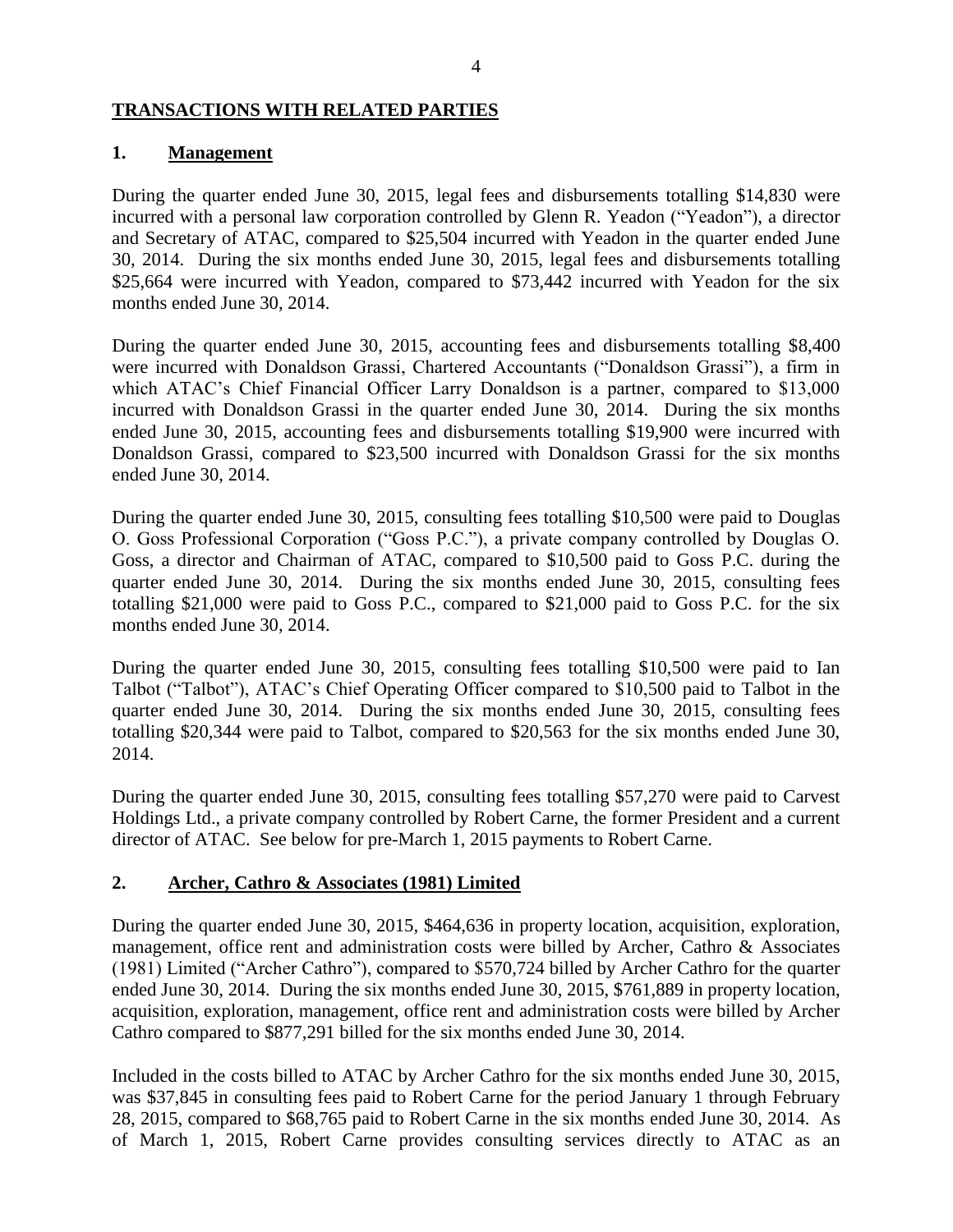independent consultant. Prior to March 1, 2015, the only direct remuneration Robert Carne received from ATAC was by way of stock options.

Included in the costs billed to ATAC by Archer Cathro during the quarter ended June 30, 2015, was \$35,311 in salary paid to Graham Downs, the President and Chief Executive Officer of ATAC compared to \$34,832 paid to Graham Downs in the quarter ended June 30, 2014. Included in the costs billed to ATAC by Archer Cathro for the six months ended June 30, 2015, was \$70,026 in salary paid to Graham Downs compared to \$71,349 paid to Graham Downs for the six months ended June 30, 2014. The only direct remuneration Graham Downs receives from ATAC is by way of stock options.

Archer Cathro is a geological consulting firm with offices in Vancouver and Squamish, British Columbia and Whitehorse, Yukon. Douglas Eaton is the President of Archer Cathro and is the President, Chief Executive Officer and a director of Strategic Metals Ltd., one of ATAC's larger shareholders.

Douglas Eaton is not an employee, officer or director of ATAC and does not receive any salary, bonuses or benefits directly from ATAC other than by way of incentive stock options as a consultant. Mr. Eaton receives indirect compensation from ATAC through his interest in Archer Cathro. This indirect compensation depends on Archer Cathro's profitability and is highly variable, because of the cyclical nature of the mineral exploration industry. Archer Cathro's profits are only partially derived from ATAC's exploration activities and are strongly influenced by the amount of work it does on behalf of other companies and capital outlays it must make to sustain its business. Mr. Eaton's interest in Archer Cathro has varied between 20 and 100% at various times since he became a partner in 1981 and currently stands at 49.5%.

Archer Cathro does not: (i) own any ATAC shares or warrants; or (ii) hold any interests or royalties relating to any of the ATAC mineral properties. The majority of the ATAC mineral properties are registered in the name of Archer Cathro and are held by Archer Cathro as bare trustee for ATAC under the terms of a trust indenture. In addition to holding legal title to mineral properties for ATAC, Archer Cathro provides the following administrative services related to the ATAC mineral properties: (i) mineral tenure management; (ii) the filing of annual assessment reports; and (iii) the management of land use (exploration) permits.

ATAC has no contractual obligation to use Archer Cathro's exploration or administrative services and Archer Cathro's continued engagement depends entirely upon the approval of the ATAC board of directors. Exploration and administrative activities conducted by Archer Cathro are designed and monitored by the senior management of ATAC and are approved by the ATAC board of directors. Formulation of exploration programs begins with a review of previous exploration results and assessment needs by management, who then instruct Archer Cathro geologists to prepare draft exploration programs and budgets, which are submitted to management for review and, where necessary, revised before final proposals are taken to the ATAC board of directors for consideration and approval.

The exploration and administrative fees paid by ATAC to Archer Cathro are based on a schedule of fees prepared by Archer Cathro and agreed to in advance by ATAC. These fees are periodically reviewed by Archer Cathro and independent members of ATAC board of directors to ensure that the fees are at or below industry standard rates.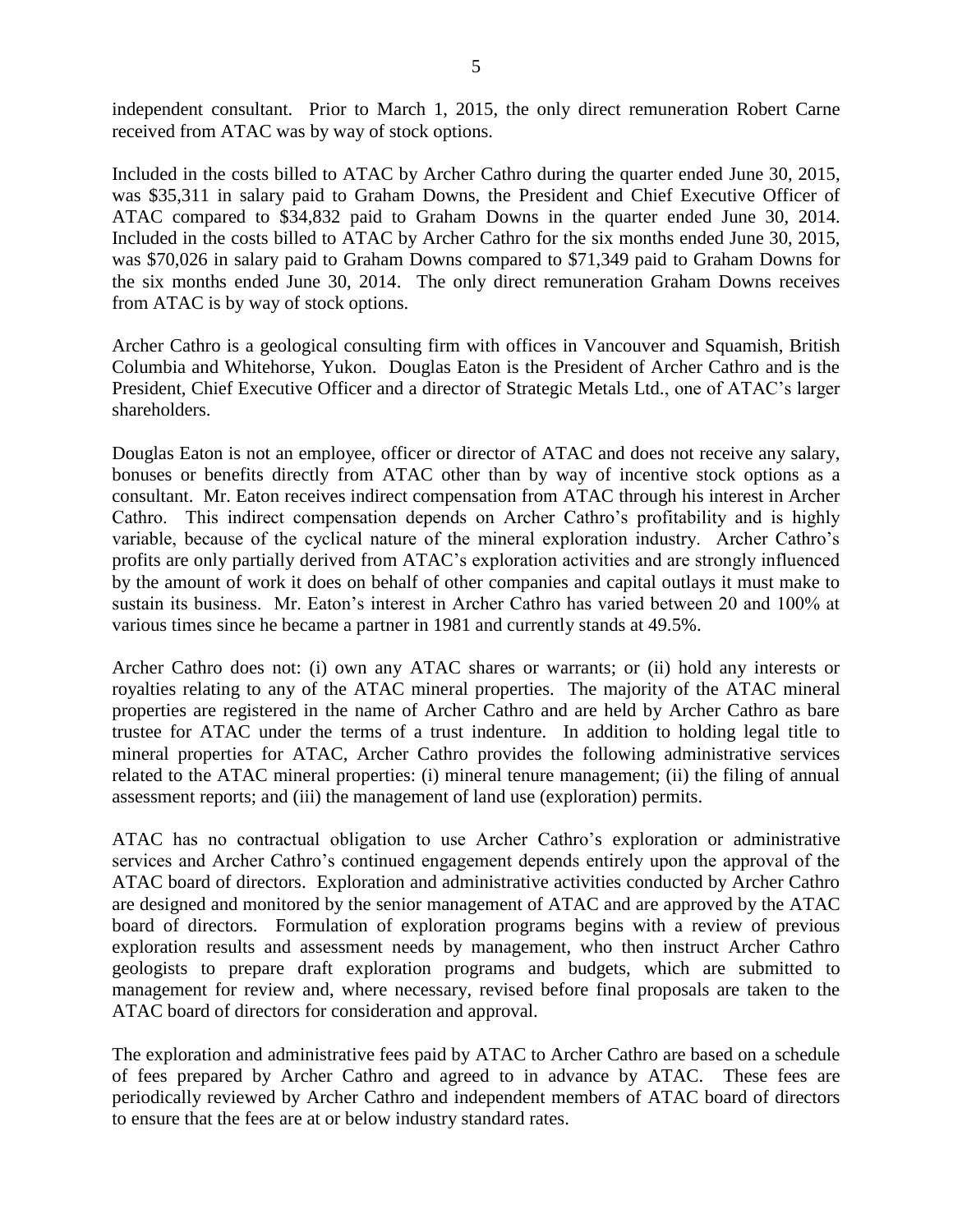Included in the fees paid to Archer Cathro for the period ended June 30, 2015 is rent for furnished space in Archer Cathro's Vancouver office. Office rental fees are charged on a monthto-month basis with no ongoing contractual obligation on the part of ATAC to continue to occupy its current office space. The monthly office rental paid by ATAC amounts to less than 20% of Archer Cathro's monthly lease costs for its Vancouver office. The rental payment also allows ATAC to use space in Archer Cathro's Squamish office and its Whitehorse office, warehouse and storage compound, at no additional cost to ATAC.

The ongoing relationship between Archer Cathro and ATAC includes access by ATAC to Archer Cathro's proprietary exploration data base. This data base has been assembled by Archer Cathro over its 49 years of operation. ATAC does not pay Archer Cathro for access to the data base and it is made available to ATAC on a voluntary, goodwill basis by Archer Cathro. Archer Cathro is paid for the time its geologists spend researching the data, but it and its geologists do not receive any cash bonuses, shares or royalty interests as compensation for access to the data base or for the identification of attractive exploration targets that result from the data base research. Most of ATAC's current mineral properties were staked or acquired on the basis of research done by Archer Cathro geologists.

## **RISKS AND UNCERTAINTIES**

In conducting its business, ATAC faces a number of risks and uncertainties related to the mineral exploration industry. Some of these risk factors include risks associated with land title, exploration and development, government and environmental regulations, permits and licenses, competition, fluctuating metal prices, the requirement and ability to raise additional capital through future financings and price volatility of publicly traded securities.

## (a) Title Risks

Although ATAC has exercised due diligence with respect to determining title to the properties in which it has a material interest, there is no guarantee that title to such properties will not be challenged or impugned. Third parties may have valid claims underlying portions of ATAC's interests. Its claims, permits or tenures may be subject to prior unregistered agreements or transfers or to native land claims. Title to the claims, permits or tenures comprising ATAC's properties may also be affected by undetected defects. If a title defect exists, it is possible that ATAC may lose all or part of its interest in the property to which such defect relates.

(b) Exploration and Development

Resource exploration and development is a highly speculative business, characterized by a number of significant risks including, but not limited to, unprofitable efforts resulting not only from the failure to discover mineral deposits but also from finding mineral deposits that, though present, are insufficient in quantity and quality to return a profit from production.

(c) Environmental Regulations, Permits and Licenses

ATAC's operations may be subject to environmental regulations promulgated by government agencies from time to time. Environmental legislation provides for restrictions and prohibitions on spills, releases or emissions of various substances produced in association with certain mining industry operations, such as seepage from tailings disposal areas that would result in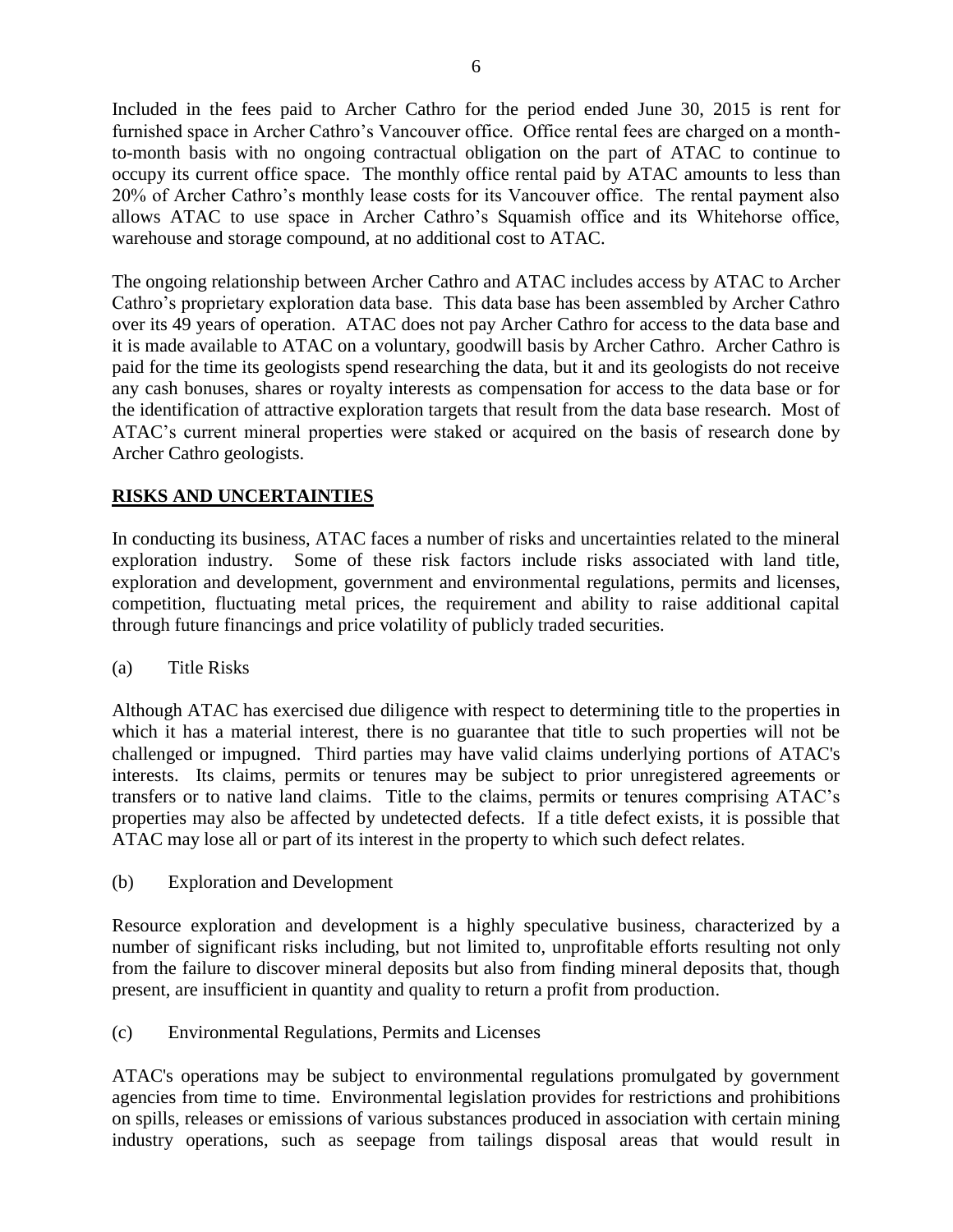environmental pollution. A breach of such legislation may result in the imposition of fines and penalties. In addition, certain types of operations require the submission and approval of environmental impact assessments. Environmental legislation is evolving in a manner that means standards are stricter, and enforcement, fines and penalties for noncompliance are more stringent.

# (d) Competition

The mineral exploration industry is intensely competitive in all its phases, and ATAC competes with other companies that have greater financial and technical resources. Competition could adversely affect ATAC's ability to acquire suitable properties or prospects in the future.

(e) Fluctuating Metal Prices

Factors beyond the control of ATAC have a direct effect on global metal prices, which have fluctuated widely, particularly in recent years. Consequently, the economic viability of any of ATAC's exploration projects and ATAC's ability to finance the development of its projects cannot be accurately predicted and may be adversely affected by fluctuations in metal prices.

(f) Future Financings

ATAC's continued operation will be dependent in part upon its ability to generate operating revenues and to procure additional financing. To date, ATAC has done so through equity financing.

Fluctuations of global equity markets can have a direct effect on the ability of exploration companies, including ATAC, to finance project acquisition and development through the equity markets. There can be no assurance that funds from ATAC's current income sources can be generated or that other forms of financing can be obtained at a future date. Failure to obtain additional financing on a timely basis may cause ATAC to postpone exploration or development plans, forfeit rights in some or all of the properties or joint ventures, or reduce or terminate some or all of the operations.

(g) Price Volatility of Publicly Traded Securities

During recent years, global equity markets have experienced a high level of price and volume volatility, and the market prices of securities of many companies have experienced wide fluctuations in price that have not necessarily been related to the operating performance, underlying asset values or prospects of such companies. There can be no assurance that continual fluctuations in price will not occur.

# **CRITICAL ACCOUNTING ESTIMATES**

ATAC prepares its financial statements in conformity with IFRS. ATAC lists its significant accounting policies in Note 2 to the annual audited consolidated financial statements for the twelve months ended December 31, 2014. Of these accounting policies, ATAC considers the following policy to be the most critical to the reader's full understanding and evaluation of ATAC's reported financial results.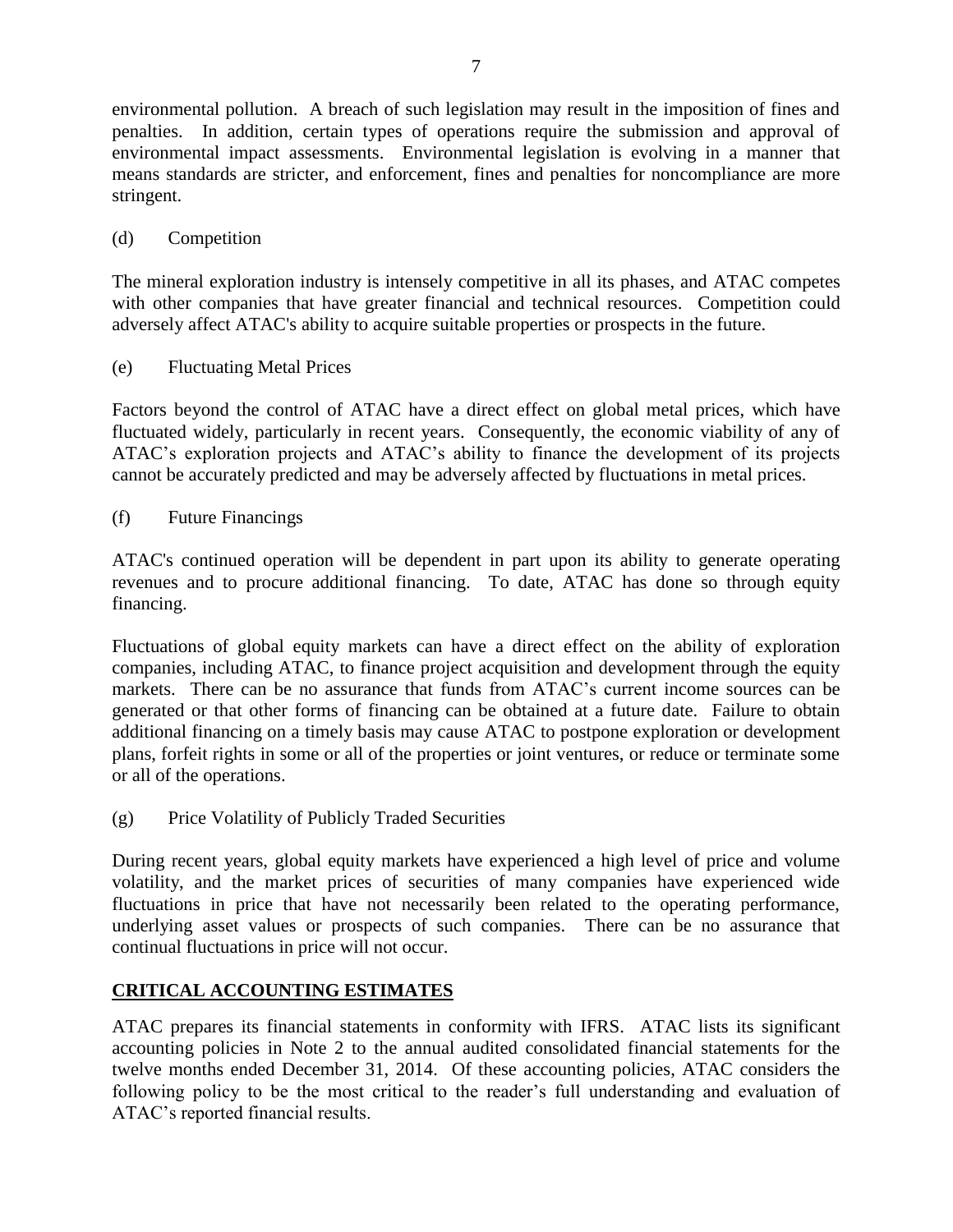Deferred Exploration Costs

ATAC is in the exploration stage with respect to its investment in natural resource properties and accordingly follows the practice of capitalizing all costs related to each exploration project, until such time as the project is put into commercial production, sold or abandoned. Management reviews capitalized costs on its mineral properties for signs of impairment both quarterly and annually and will recognize impairment in value based upon current exploration results and upon management's assessment of the future probability of profitable revenues from production on the property or proceeds from the sale or option of the property.

## **MANAGEMENT AND BOARD OF DIRECTORS**

An annual general and special meeting of the ATAC shareholders was held on June 18, 2015 (the "AGM"). At the AGM, the following persons were re-elected as directors of ATAC for the ensuing year:

Douglas O. Goss Robert C. Carne Bruce Kenway Helmut Wober Glenn Yeadon Bruce Youngman

No new directors were elected at the AGM.

At the AGM, the ATAC shareholders also ratified and approved an advance notice policy (the "Policy"). The Policy requires advance notice to ATAC in circumstances where nominations of persons for election to the board of directors are made by shareholders of ATAC other than pursuant to: (i) a requisition of a meeting made pursuant to the provisions of the Business Corporations Act (British Columbia) (the "Act"); or (ii) a shareholder proposal made pursuant to the provisions of the Act. The full text of the Policy is available under the ATAC profile at [www.sedar.com](http://www.sedar.com/) or upon request by contacting ATAC.

Following the AGM, the ATAC board of directors appointed those persons listed below as officers of the company for the ensuing year:

| Douglas O. Goss        |                          | Chairman;                              |
|------------------------|--------------------------|----------------------------------------|
| Robert C. Carne        | $\overline{\phantom{0}}$ | Chairman of the Technical Committee;   |
| <b>Graham Downs</b>    |                          | President and Chief Executive Officer; |
| Julia Lane             |                          | Vice President of Exploration;         |
| Glenn Yeadon           |                          | Secretary;                             |
| <b>Larry Donaldson</b> | $\blacksquare$           | Chief Financial Officer; and           |
| Ian J. Talbot          |                          | Chief Operating Officer.               |

# **INVESTOR RELATIONS**

All investor relations functions are performed by ATAC management. Vanessa Pickering is the Manager of Corporate Communications. Ms. Pickering is an employee of Archer Cathro and the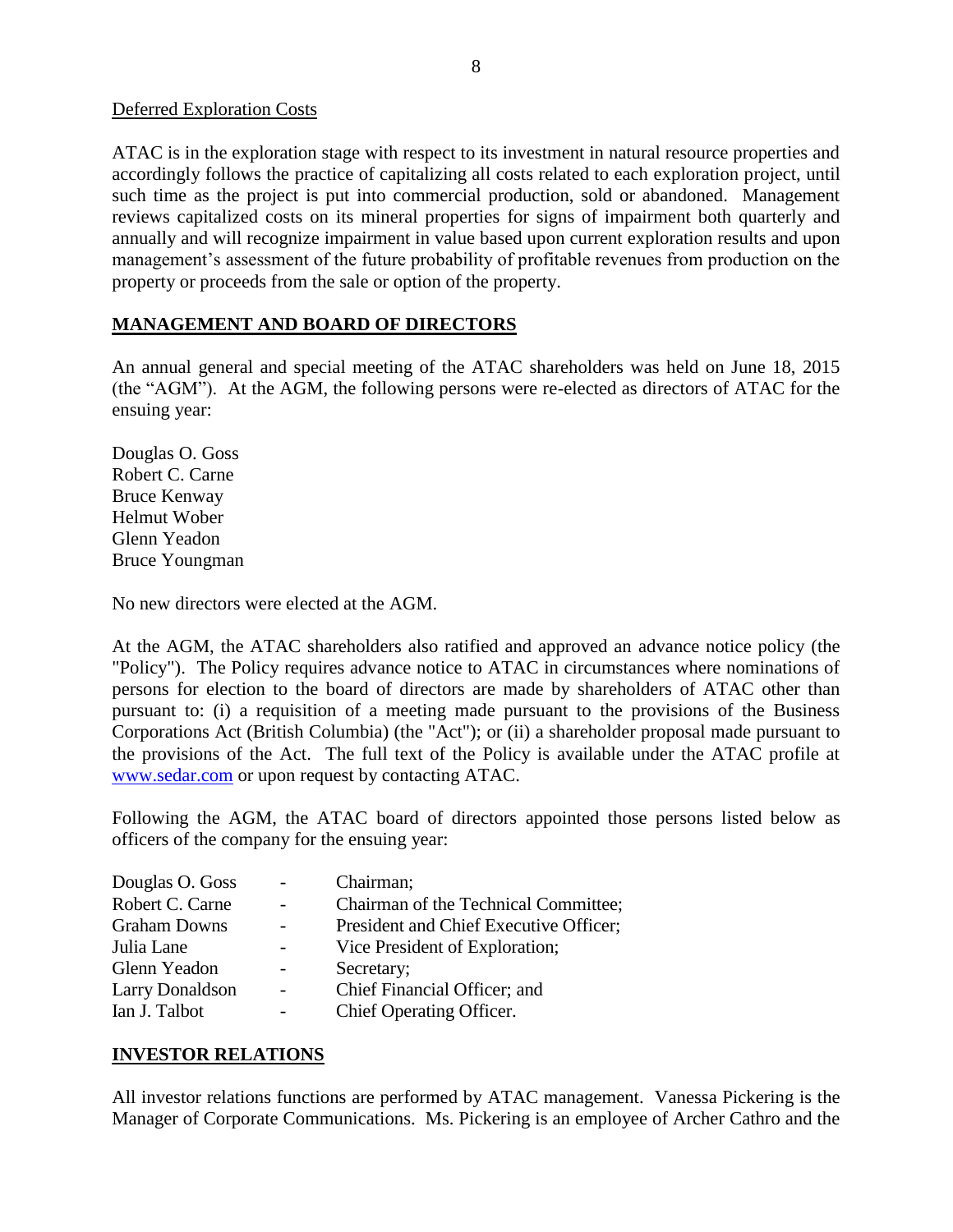only direct remuneration she receives from ATAC is by way of stock options. See "Liquidity and Capital Resources" for additional information.

## **EXPLORATION AND PROPERTY TRANSACTIONS**

The primary focus of ATAC is the exploration and development of the Rackla Gold project. Although no longer considered core business assets, ATAC continues to hold interests in a number of other mineral properties outside of the Rackla Gold project area.

### **1. Wholly-owned Properties**

### (a) **Rackla Gold Project**

ATAC's wholly-owned Rackla Gold project is located in the Mayo Mining District of central Yukon. The approximate centre of the project area is 100 km northeast of Keno City. The Rackla Gold project area is comprised of 8,712 mineral claims and covers an east-west extending land package approximately 185 km long by 15 km wide and covers an area of approximately 1,700 km<sup>2</sup>. ATAC has acquired the claims through its own staking for the purpose of covering the projected extensions of the favourable geology in what is now referred to as the "Rackla Gold Belt".

The Rackla Gold Belt lies within a zone of regional-scale thrust faults, which imbricate basinal sediments and platform carbonate rocks. The thrust panel that contains the Rackla Gold property approximately straddles the boundary between Selwyn Basin and Mackenzie Platform and contains units belonging to both tectonic elements. ATAC has carried out an aggressive geochemical sampling and prospecting program over most of the property to evaluate areas of future exploration focus.

Within the Rackla Gold Belt, ATAC has identified what are referred to as: (i) the Rau Trend; and (ii) the Nadaleen Trend. Each is described in more detail below.

### (i) **Rau Trend**

The Rau Trend consists of a 22 kilometre long geophysically and geochemically anomalous trend extending north westerly from a high-level intrusive centre. The Tiger Deposit and the Ocelot Zone, each described in more detail below are both located within the Rau Trend.

In 2006 ATAC staked its initial Rau claims to cover a strong gold and tungsten stream sediment anomaly. Follow-up prospecting identified showings containing several metals, including gold and tungsten, within a broad thermal aureole developed around a high-level granitic intrusive complex of Early Tertiary age. During 2007, soil geochemical surveys, prospecting, mapping, and helicopter-borne VTEM and magnetic surveys were conducted. The highlight from that program was the discovery of a 600 m long by 150 to 300 m wide, gold-arsenic soil geochemical anomaly that contains values ranging from 100 to 11,700 ppb gold over backgrounds of less than 10 ppb. Drilling of that anomaly in 2008 resulted in the discovery of the Tiger Deposit.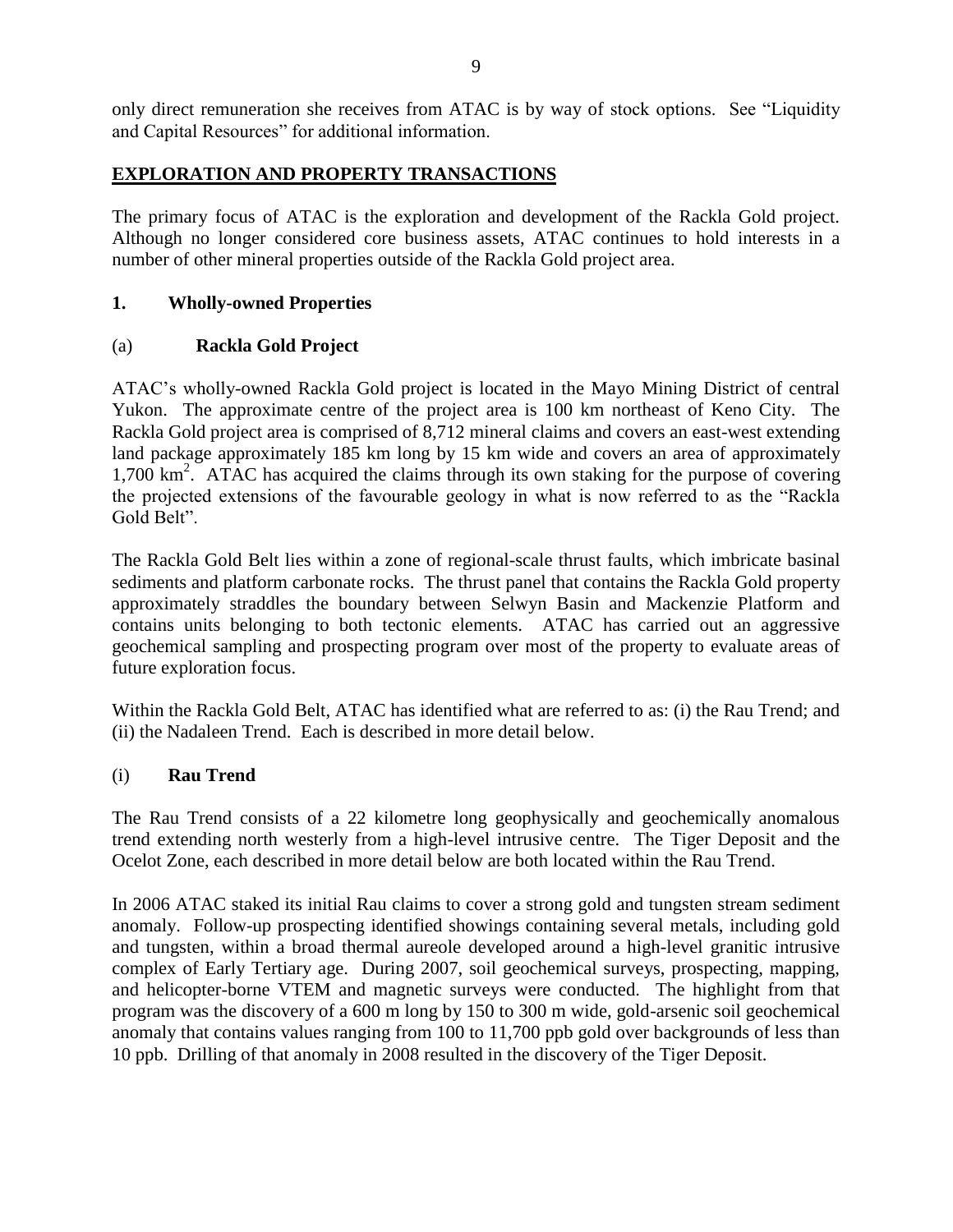### (1) Tiger Deposit

At the Tiger Deposit, gold occurs with pyrite, arsenopyrite, pyrrhotite, bismuthinite and scheelite, which wholly or partially replace dolomitized limestone. Exploration in 2009 and 2010 focussed on the northwest half of the Tiger Deposit where complete oxidation of sulphide minerals is present to depths exceeding 285 m from surface. Drilling prior to 2010 identified three mineralized units that are stacked about 60 m apart. The middle unit, known as the "Discovery Horizon", was the principal focus of exploration activity from 2008 to 2010.

The Discovery Horizon has been traced approximately 650 m along strike and ranges in thickness from 15 to 96 m. Typically it contains sections that grade in excess of 3 g/t gold, which are surrounded by lower grade material. The mineralization exhibits excellent lateral continuity. The best oxide intercept to date averaged 24.07 g/t gold over 28.04 m, while the best sulphide interval graded 4.04 g/t gold over 96.01 m.

The potential of other stacked horizons has only been partially assessed. Drilling from 2008 to 2010 consisted of 133 holes totalling 25,554 m. No diamond drilling was carried out during any of the 2011 through 2014 field seasons.

### **Preliminary Economic Assessment**

On July 23, 2014, ATAC announced the completion of a positive preliminary economic assessment (the "PEA") for the oxide portion of the Tiger Deposit. The independent qualified persons responsible for preparing the PEA were Kappes Cassiday & Associates (KCA) (metallurgy, processing, infrastructure, financial analysis) in co-operation with Tetra Tech Inc. (mining), Giroux Consultants Ltd. (mineral resource), Resource Strategies (environmental and permitting) and Dr. Gerald G. Carlson, Ph.D., P.Eng. (history, geology, drilling).

Unless specified otherwise, all values are shown in Canadian dollars using a currency exchange rate of CDN\$1 to US\$0.92. Highlights in the PEA (using a gold price of US\$1,250 per ounce):

- Conventional open-pit mining with single-stage, low-intensity crushing followed by size classification - no grinding or agglomeration needed;
- Life-of-mine (LOM) production of 2.06 million tonnes of oxide material at an average diluted grade of 3.72 grams per tonne gold;
- Overall gold recoveries of 89.8 per cent from hybrid heap-leach (87.8-per-cent recovery) and agitated tank (91.0-per-cent recovery) carbon-in-leach (CIL) process;
- Four-year, seasonal operation with LOM production of 221,558 ounces of gold;
- Pretax net present value (NPV) of \$52.1-million at a 5-per-cent discount rate and internal rate of return of 30 per cent with an all-in sustaining cash cost of gold production of \$626 –per-ounce;
- At a \$1,350-(U.S.)-per-ounce gold price, the pretax NPV increases to \$72.6-million at a 5-per-cent discount rate and IRR of 39.5 per cent;
- Pit slope engineering, Tiger Deposit infill drilling and exploration of numerous untested nearby oxide targets have the potential to enhance the value of the project economics.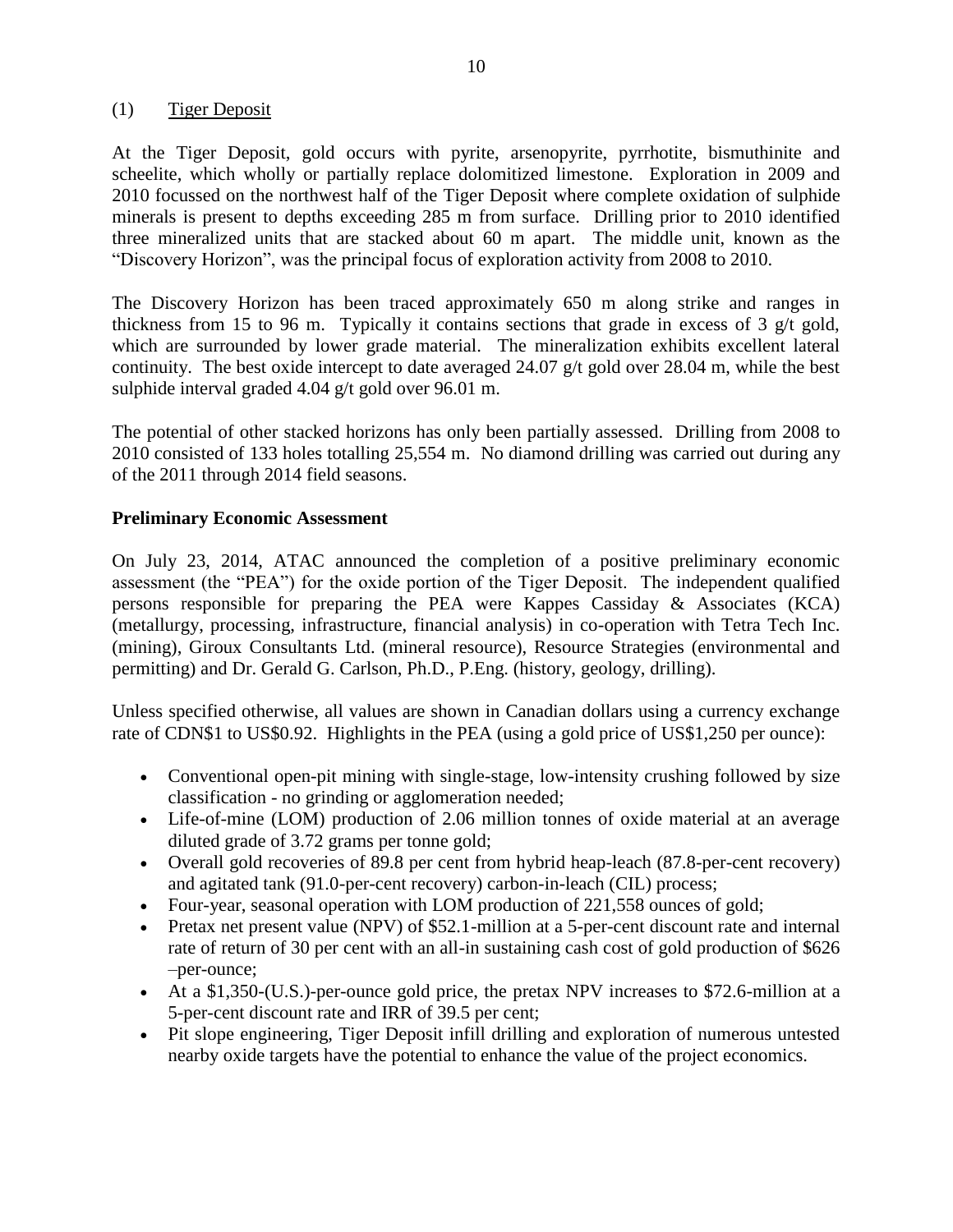### **Economic Results and Sensitivities**

The following table demonstrates the sensitivity of the Tiger Deposit economics to the price of gold. A US\$1,250 per ounce price was used as the base case and is highlighted in the table.

| <b>Gold Price US\$/oz</b>          | \$1,100 | \$1,250 | \$1,350 | \$1,500 |
|------------------------------------|---------|---------|---------|---------|
| Pre-Tax Cumulative Net Cash Flow   | \$36.7  | \$72.7  | \$96.6  | \$132.6 |
| \$M\$                              |         |         |         |         |
| Pre-Tax NPV (5% discount rate) \$M | \$21.4  | \$52.1  | \$72.6  | \$103.3 |
| Pre-Tax IRR                        | 15.5%   | 30.0%   | 39.5%   | 53.5%   |
| Pre-Tax Payback (years)            | 2.9     | 2.2     | 1.8     | 1.3     |
|                                    |         |         |         |         |
| After-Tax Cumulative Net Cash Flow | \$26.3  | \$51.0  | \$67.3  | \$91.5  |
| \$M\$                              |         |         |         |         |
| After-Tax NPV (5% discount rate)   | \$12.6  | \$33.7  | \$47.5  | \$68.0  |
| \$M                                |         |         |         |         |
| After-Tax IRR                      | 11.2%   | 21.5%   | 27.9%   | 37.2%   |
| After-Tax Payback (years)          | 3.2     | 2.6     | 2.3     | 1.9     |

#### **Mining and Processing**

The Tiger Deposit has been modeled as an open-pit mining operation with a hybrid heap leach and CIL gold recovery process. A summary of: (i) gold production and processing metrics; (ii) pre-production costs; and (iii) operating costs are presented in the following tables.

#### **Projected Production and Processing Summary**

| <b>Total Process Feed</b>              | 2.06 million tonnes           |                                                      |               |  |
|----------------------------------------|-------------------------------|------------------------------------------------------|---------------|--|
| Processing Rate<br>(158 days per year) | $3,300$ tonnes/day            |                                                      |               |  |
| <b>LOM Strip Ratio</b>                 |                               | 5.6:1                                                |               |  |
| Proportional Processing Feed           | <b>Heap Leach</b><br>$(42\%)$ | <b>Combined</b><br><b>Average or</b><br><b>Total</b> |               |  |
| <b>Average Process Feed Grade</b>      | $3.45$ g/t Au                 | $3.91$ g/t Au                                        | $3.72$ g/t Au |  |
| <b>Average Recovery</b>                | 87.8%                         | 91.0%                                                | 89.8%         |  |
| Average Annual Production LOM (oz)     | 21,132                        | 34,257                                               | 55,389        |  |
| Total Production (oz)                  | 84,528                        | 137,029                                              | 221,558       |  |

*Silver is a minor by-product of gold production with an assumed recovery of 19% and process feed grade of 5 g/t. Total recovered silver ounces over LOM is 63,057 oz.*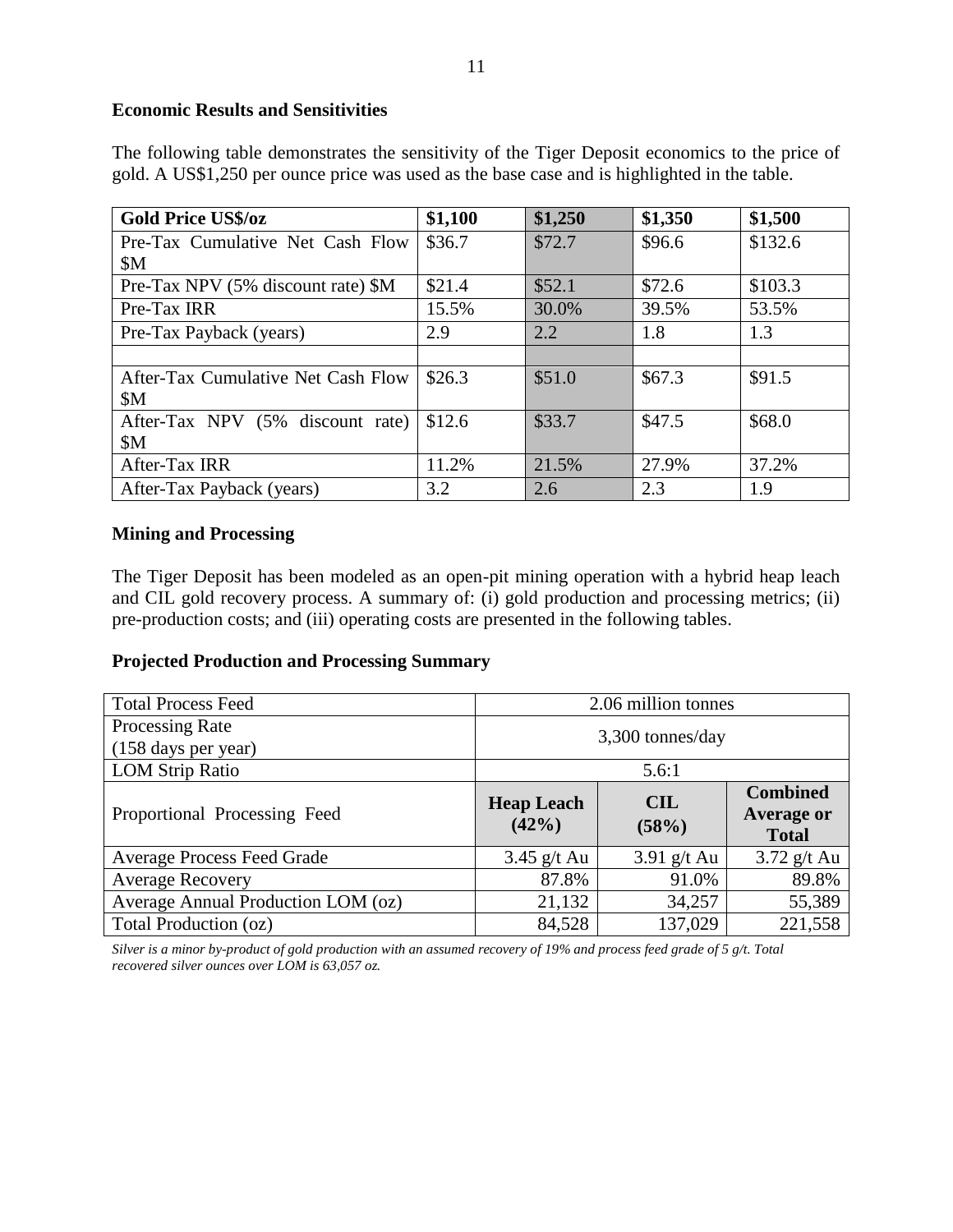| <b>Capital Costs</b>        | Pre-<br><b>Production</b> | <b>Sustaining</b><br>capital | <b>LOM</b> |
|-----------------------------|---------------------------|------------------------------|------------|
| Site Infrastructure         | \$1.7                     |                              | \$1.7      |
| Heap Leach/Tailings*        | \$5.7                     | \$20.4                       | \$26.1     |
| Mining Equipment            | \$10.1                    | \$1.7                        | \$11.8     |
| Pre-Stripping & Stockpiling | \$10.5                    |                              | \$10.5     |
| Process Plant               | \$40.3\$                  |                              | \$40.3     |
| Contingency (20%)           | \$11.6                    | \$4.4                        | \$16.0     |
| Indirect costs              | \$12.3                    |                              | \$12.3     |
| Total**                     | \$92.3                    | \$26.5                       | \$118.8    |

*\* Pre-production and annual heap leach cell and tailings development*

*\*\* Totals may not add exactly due to rounding*

### **Operating Costs**

| <b>Operating Costs</b>             | <b>LOM</b> Average |
|------------------------------------|--------------------|
| Mining Costs*<br>$$/tonne$ mined)  | \$4.46             |
| (\$/tonne processed)<br>Processing | \$20.10            |
| G & A<br>(\$/tonne processed)      |                    |

*\* Not including capitalized pre-production mining costs*

### **Project Description**

The Tiger Deposit is located approximately 55 km northeast of Keno City, Yukon. Access to the Tiger Deposit would be by a proposed 51.6 km winter road that utilizes 24.6 km of the existing and permitted Wind River Winter Trail. The deposit is currently accessed by air via a 2,500 foot airstrip located 8 km from the deposit.

An owner-operated open-pit mine, with one year of pre-stripping followed by four years of production is envisioned in the PEA. Average annual production would be approximately 55,389 oz gold with year one production projected to be 78,500 oz gold. A total of 2.06 million tonnes of oxide material at an average diluted grade of 3.72 g/t would be extracted by hydraulic excavator. Based on a geotechnical study, no blasting of mineralized material would be necessary due to its highly weathered and sandy nature. Mining and stockpiling would take place year-round, while processing of mineralized material would occur during May through September (158 days annually) at a rate of 3,300 tonnes per day.

Processing has been designed to begin near the open-pit where material would be fed into a single skid-mounted low-intensity mineral sizer. Material would then be transported downhill by overland conveyor to a modular processing facility to be scrubbed and sized into two size fractions. The study proposes a hybrid approach where approximately 42% of the material (+0.212 mm) would be sent to the heap leach facility. The remaining 58% (finer material) would be sent to the CIL plant. A 50 day heap leach cycle has an estimated gold recovery of 87.8% while the retention time for the CIL plant is 24 hours with an estimated gold recovery of 91.0%.

All major project components for the Tiger Deposit would be engineered and constructed to achieve efficient closure. Heap leach cells would be built annually and progressively reclaimed, while the tailings facilities would be expanded annually and fully reclaimed at closure.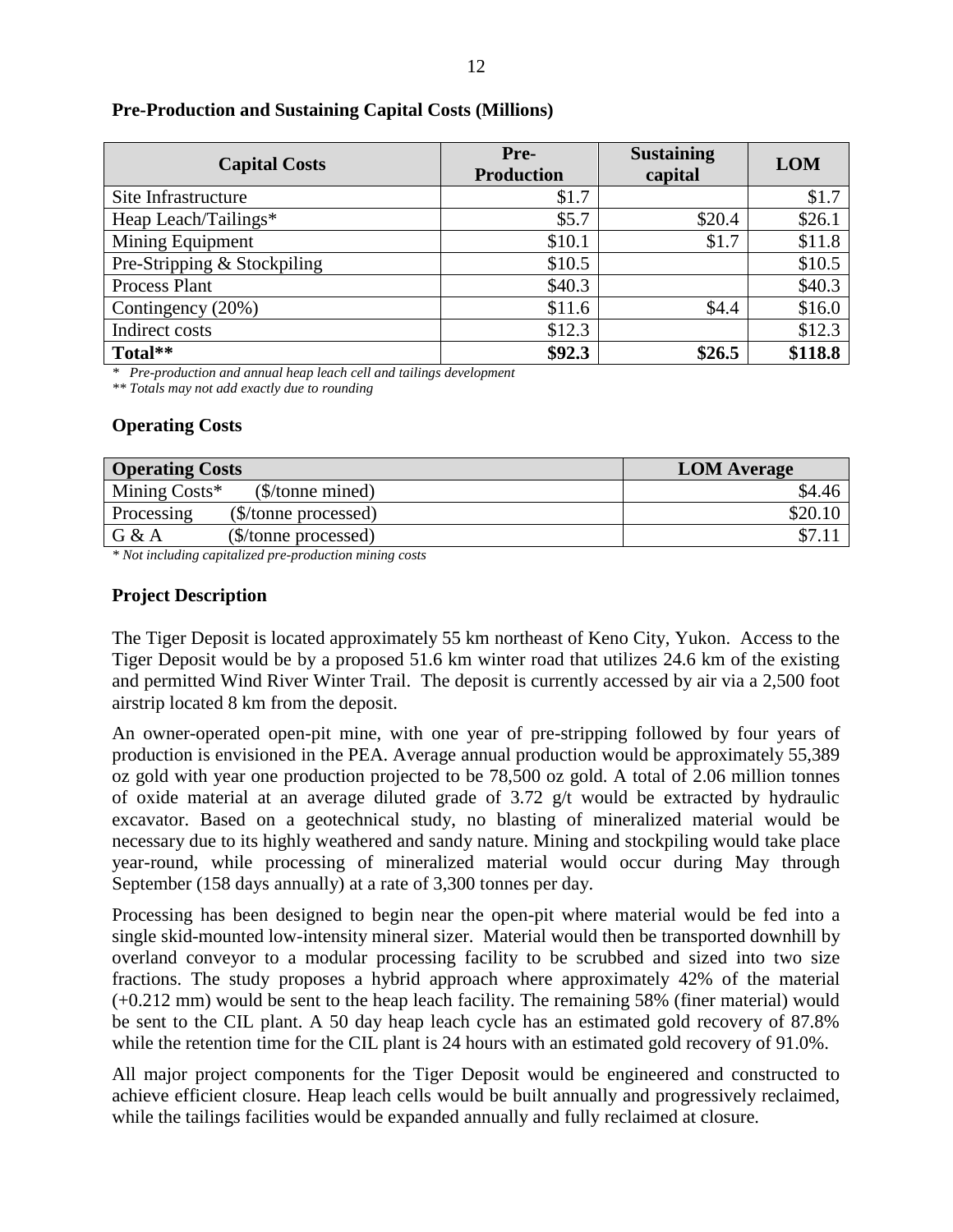ATAC is encouraged by the base case results from the PEA and believes that opportunities exist that could greatly enhance the economics of the project. Some key opportunities include:

- Future geotechnical studies may permit steeper pit slopes, which could potentially capture a greater percentage of the presently known resource and/or reduce the strip ratio;
- Trade-off studies between owner-operator and contract mining or mining fleet leasing could decrease pre-production capital;
- Resource expansion and upgrading inferred resources to the indicated category may be achieved with a modest drill program; and,
- Significant potential exists to increase the resource base and life expectancy of the project with the exploration of a number of untested satellite oxide gold targets and geochemical anomalies.

### **Environment and Community Engagement**

Since 2007, ATAC has completed comprehensive environmental, water, heritage, geotechnical and metallurgical studies which have resulted in a highly advanced project at the PEA stage. Due to the nature of the geology of the deposit and environmental studies completed to date, permitting would likely be without significant problems.

Community and First Nation engagement began in 2008 with the first Exploration Cooperation Agreement with the First Nation of Na Cho Nyäk Dun ("NND") signed in 2010. This Exploration Cooperation Agreement with the NND was recently renewed and provides a framework within which exploration activities and environmental regulatory processes on ATAC's Rackla Gold Project have been and will continue to be carried out. The Rackla Gold Project lies exclusively within the Traditional Territory of the NND.

### **Going forward**

ATAC will continue with environmental baseline work and ongoing studies while it explores opportunities to advance or monetize the Tiger Deposit through sole development, joint venture or outright sale.

#### **Project Mineral Resources**

Gold occurs in both sulphide and oxide mineralization within the Tiger Deposit. The PEA considers the oxide portion of the deposit. The following two tables show the oxide only resource used for the PEA and the oxide plus sulphide resources for reference only.

### **Tiger Deposit Oxide Only Resource**

| <b>Category</b> | Cut-off grade<br>$(g/t)$ (Au) | <b>Tonnes</b> | <b>Grade</b><br>$(g/t)$ (Au) | <b>Ounces</b><br>(Au) |
|-----------------|-------------------------------|---------------|------------------------------|-----------------------|
| Indicated       | .60                           | 2,470,000     | 4.25                         | 337,500               |
| Inferred        | .60                           | 180,000       | 3.00                         | 17,400                |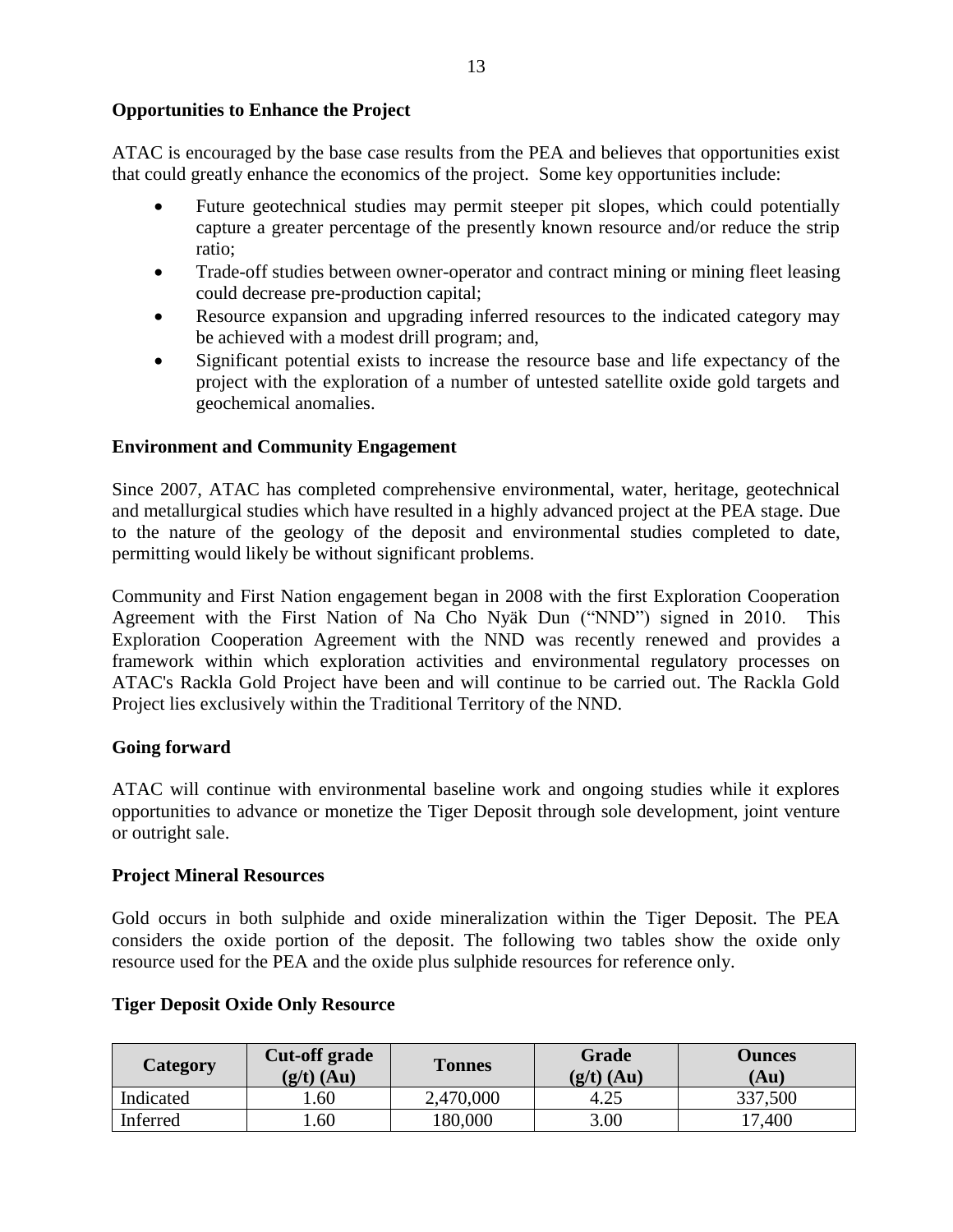| <b>Category</b> | Cut-off grade<br>$(g/t)$ (Au) | <b>Tonnes</b> | Grade<br>$(g/t)$ (Au) | <b>Ounces</b><br>(Au) |
|-----------------|-------------------------------|---------------|-----------------------|-----------------------|
| Indicated       | .60                           | 3,260,000     | 3.85                  | 403,500               |
| Inferred        | .60                           | 1,570,000     | 2.44                  | 123,200               |

#### **Tiger Deposit Oxide Plus Sulphide Resource**

The PEA is based on a 43-101 compliant mineral resource estimate completed by Gary Giroux, P.Eng., M.A.Sc. (Giroux Consultants Ltd.) who is a qualified person and independent of ATAC, based on the criteria defined by National Instrument 43-101. Quality control data generated during the various drill programs conducted at the Tiger Deposit were independently reviewed by Giroux Consultants Ltd. as part of the resource study. The full report dated effective November 15, 2011 and titled "*Preparation of the Tiger Zone Mineral Resource Estimate*" was filed under the ATAC profile on SEDAR [\(www.sedar.com\)](http://(www.sedar.com/) on December 1, 2011.

It should be noted that this PEA is preliminary in nature and includes inferred mineral resources that are considered too speculative geologically to have the economic considerations applied to them that would enable them to be categorized as mineral reserves. There is no certainty that the PEA forecast will be realized or that any of the resources will ever be upgraded to reserves. Mineral Resources that are not Mineral Reserves do not have demonstrated economic viability. A NI 43-101 technical report for the Tiger Deposit PEA was filed under the ATAC profile on SEDAR [\(www.sedar.com\)](http://www.sedar.com/) and on ATAC's website [\(www.atacresources.com\)](http://www.atacresources.com/) on September 4, 2014.

## (2) Ocelot Zone

In 2010 ATAC made a significant silver-lead-zinc-indium discovery at the Ocelot target located in the western portion of the Rau Trend. It is situated in lowlands 1.5 km west of the Wind River Winter Road and 15 km northwest of the Tiger Deposit. It was identified by a natural spring gossan and vegetation kill zone measuring approximately 300 by 150 m. ATAC staked the gossan in 2008 as part of its district-wide land acquisition program to secure the on-strike continuation of favorable host rocks of the Rau Trend.

A total of 4,918 m in 24 holes was drilled at Ocelot during 2010 and 2011. Mineralization consists of medium to coarse grained pyrite and varying concentrations of low iron sphalerite and medium to coarse grained galena. Sulphide mineralization occurs within a steeply dipping northeast trending fault that cuts an extensive dolomite sequence locally exhibiting structural and fluidized breccias. Drilling to date has identified mineralization over a 230 m strike length and to a depth of 150 m. Mineralization remains open downdip and possibly along strike to the northeast. In 2012, ATAC completed geophysical and geochemical surveys on the Ocelot target. No subsequent exploration has been carried out on the Ocelot Zone during the 2013 or 2014 field seasons. A summary of assays from drilling to date at the Ocelot Zone is set out below: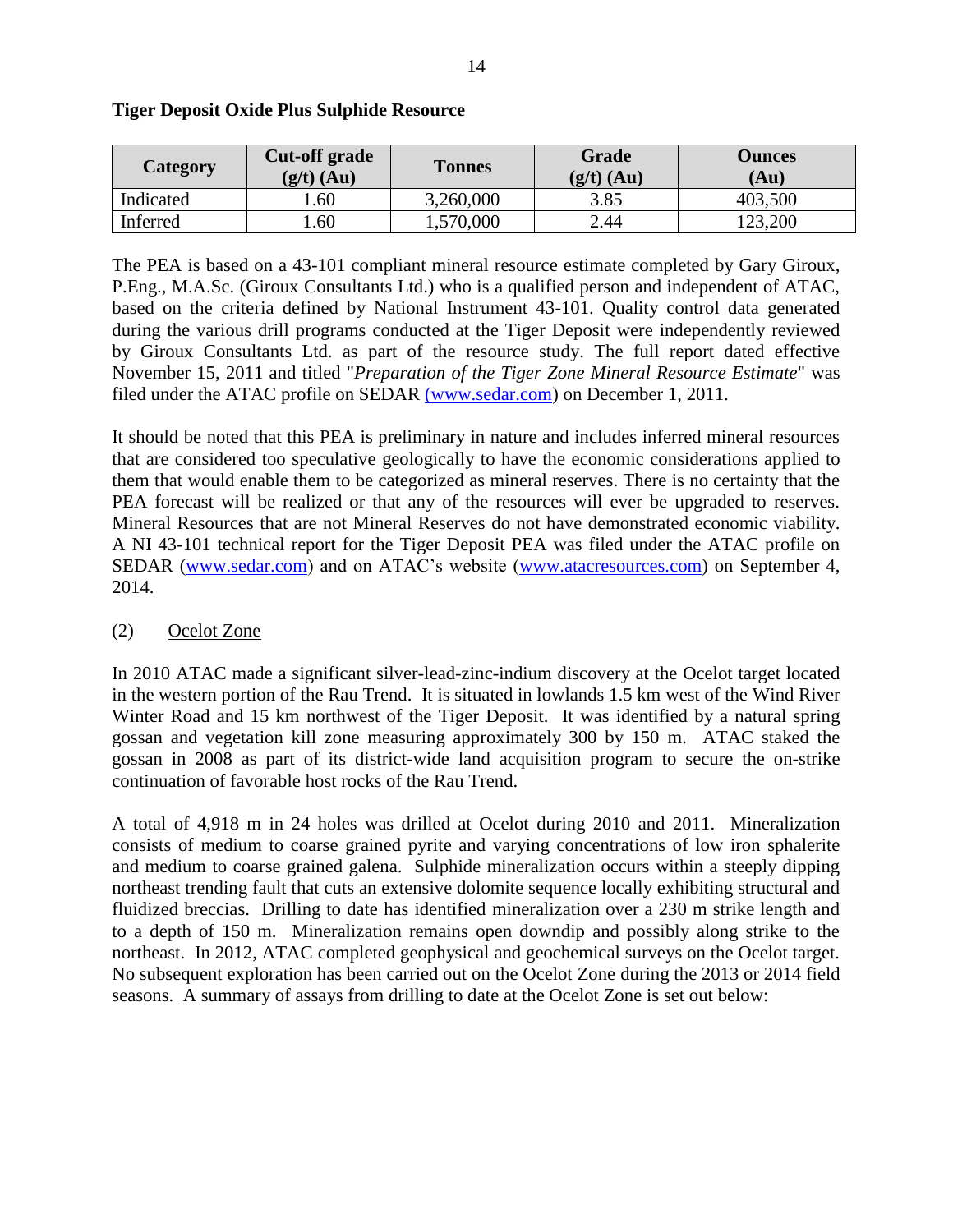| Hole #     | Dip   | <b>From</b> | <b>To</b> | <b>Interval</b> | <b>Silver</b> | Lead   | Zinc   | $\text{Leaf} + \text{Zinc}$ |
|------------|-------|-------------|-----------|-----------------|---------------|--------|--------|-----------------------------|
|            |       | (m)         | (m)       | (m)             | (g/t)         | $(\%)$ | $(\%)$ | $(\% )$                     |
| $OC-11-06$ | $-50$ | 154.82      | 160.83    | 6.01            | 23.86         | 0.08   | 8.83   | 8.91                        |
| $OC-11-07$ | $-70$ | 192.02      | 203.90    | 11.88           | 58.03         | 2.01   | 12.41  | 14.42                       |
| $OC-11-09$ | $-70$ | 109.73      | 151.45    | 41.72           | 145.43        | 3.36   | 11.65  | 15.01                       |
| $OC-11-10$ | $-50$ | 56.96       | 120.40    | 63.44           | 73.81         | 2.44   | 8.18   | 10.62                       |
| $OC-11-11$ | $-50$ | 32.19       | 70.10     | 37.91           | 188.07        | 8.69   | 6.06   | 14.75                       |
| $OC-11-12$ | $-70$ | 58.40       | 85.23     | 26.83           | 71.66         | 2.22   | 13.61  | 15.83                       |
| $OC-11-13$ | $-65$ | 169.16      | 182.88    | 13.72           | 174.18        | 6.39   | 8.55   | 14.94                       |
| $OC-11-14$ | $-50$ | 46.05       | 81.69     | 35.64           | 46.43         | 1.36   | 8.12   | 9.48                        |
| $OC-11-16$ | $-50$ | 48.38       | 83.95     | 35.57           | 56.53         | 1.63   | 9.73   | 11.36                       |
| $OC-11-17$ | $-70$ | 83.40       | 96.01     | 12.61           | 34.13         | 1.02   | 12.48  | 13.50                       |
| $OC-11-18$ | $-50$ | 77.72       | 106.75    | 29.03           | 121.12        | 0.51   | 1.28   | 1.79                        |

### **OCELOT DRILL INTERSECTIONS**

 *The reported intersections are drilled thicknesses. True thicknesses are believed to be approximately 75 to 100% of the intersected widths.*

#### Cheetah Target

Five satellite oxide gold targets have been discovered by prospecting and geochemical sampling within a five km distance of the Tiger Deposit. In 2010, reconnaissance drilling on one of these targets (Cheetah) intersected 1.29 g/t gold over 16.90 m, starting at 104.90 m in hole CH-10-04. The true width of the mineralization in hole CH-10-04 is believed to represent approximately 60% of the reported interval. The three other holes drilled in 2010 to test the Cheetah Target did not intersect significant gold mineralization.

During July and August 2011, ATAC was active at the Cheetah Zone as well as two other exploration targets in the Tiger Zone area. Three holes totalling 483 m were drilled on the Cheetah Zone. Two holes totalling 342 m were drilled on the nearby and similar Puma Target. The Now gold soil geochemical anomaly, located approximately 2 km west of the Puma Target was also tested with three holes totalling 796 m. Low-grade gold intersections in most of the holes satisfactorily explain the targeted anomalies. No drilling was carried out on the Cheetah or other nearby gold exploration targets during any of 2012 through 2014 field seasons.

#### (ii) **Nadaleen Trend**

In July of 2010, the Osiris gold showing was discovered approximately 100 km to the east of the Tiger Deposit (the "Osiris Showing"). This eastern portion of the Rackla Gold Belt is now referred to as the "Nadaleen Trend".

The Osiris Showing area was initially staked in 2009 to cover a 17 km long mountain range where five of six stream sediment samples in the federal government stream sediment database were highly anomalous for arsenic. Follow up reconnaissance-scale stream sediment sampling in 2009 identified several areas that warranted additional exploration, in particular one 2 km long tributary of one of the anomalous drainages that is characterized by stream sediment gold values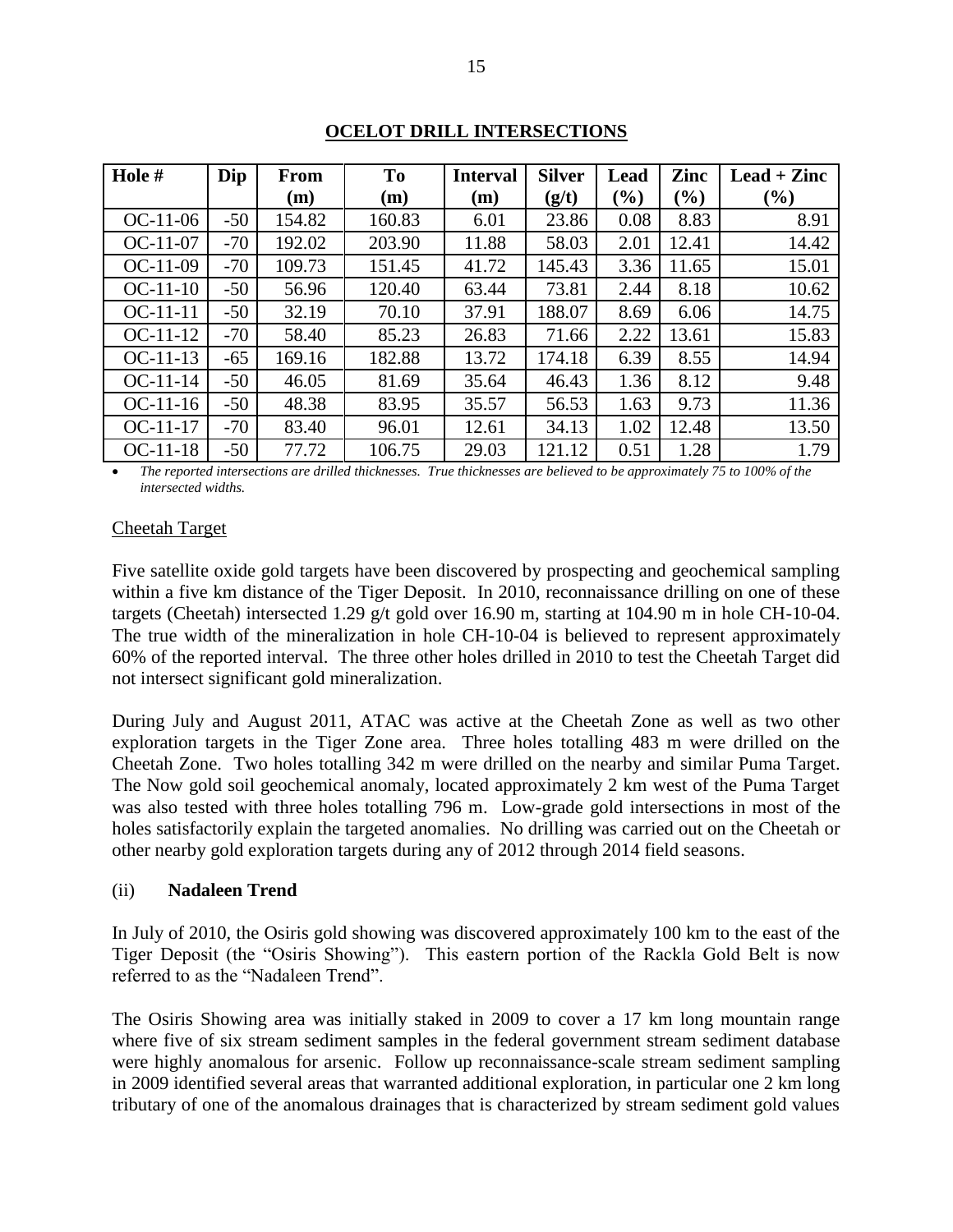ranging from trace to 1.78 g/t gold. Prospecting in the headwaters of this creek revealed gold mineralization over a wide area.

The Nadaleen Trend mineralization is distinctly different in character from the Tiger Deposit mineralization in that fine-grained pyrite, realgar and orpiment appear to be the primary minerals associated with gold, rather than coarse-grained pyrite and arsenopyrite. The mineralization occurs in limestone debris flows and turbidite deposits characteristic of an offshore sedimentary environment, whereas the Tiger Deposit is hosted by shallow water dolomitized limestone. The mineralogy, chemistry and geological setting of the Nadaleen Trend Showings are characteristic of Carlin-type mineralization in contrast to the Tiger Deposit, which has characteristics of intrusive-related gold deposits.

### Osiris Zone

Mineralization is hosted by carbonate rocks of uncertain age that are folded into a southerly plunging anticline and occurs in the form of narrow veins, veinlets, stockworks and disseminations of realgar and orpiment (both are arsenic sulphide minerals) accompanied by decarbonitization, silicification and peripheral calcite flooding. The discovery has been traced for an 800 m strike length on both limbs of the fold. The strongest mineralization occurs within a 40 m wide breccia zone that lies along the fold axis near the crest of the anticline.

The 2010-2012 drill holes at the Osiris Zone have tested two distinct structural settings for Carlin-type gold mineralization, the steeply dipping west limb of the anticline and near-surface mineralization in the south-dipping east limb. Significant assays from the Osiris Zone drilling are tabulated below:

| <b>Hole ID</b>   | From (m) | To(m)  | Interval (m) | Au $(g/t)$ |
|------------------|----------|--------|--------------|------------|
| <i>OS-10-001</i> | 56.08    | 121.28 | 65.20        | 4.65       |
| OS-11-023        | 15.24    | 56.39  | 41.15        | 2.48       |
| OS-11-031        | 39.62    | 71.63  | 32.01        | 4.25       |
| <i>OS-11-055</i> | 1.42     | 27.54  | 26.12        | 6.08       |
| <i>OS-11-057</i> | 1.75     | 23.77  | 22.02        | 4.14       |
| including        | 3.96     | 14.63  | 10.67        | 7.18       |
| and              | 179.22   | 183.79 | 4.57         | 3.73       |
| and              | 226.70   | 233.05 | 6.35         | 3.85       |
| <i>OS-11-080</i> | 24.39    | 44.20  | 19.81        | 5.07       |
| OS-11-082        | 134.11   | 178.31 | 44.20        | 4.41       |

## **SELECTED OSIRIS ZONE ASSAY RESULTS**

 *The reported intersections are drilled thicknesses. True thicknesses are believed to be approximately 75 to 100% of the intersected widths.*

The 50 to 100 m wide zone of Osiris gold mineralization parallels bedding along the west limb of the Osiris anticline, near the contact between reactive silty limestone beds and an overlying dolostone unit. Drilling traced gold mineralization on the west limb of the fold for a total of 700 m and for a total of 400 m vertically.

Near-surface stratabound mineralization has been traced by drilling over a 50 by 150 m area in the moderately south dipping eastern limb of the Osiris anticline where silty limestone and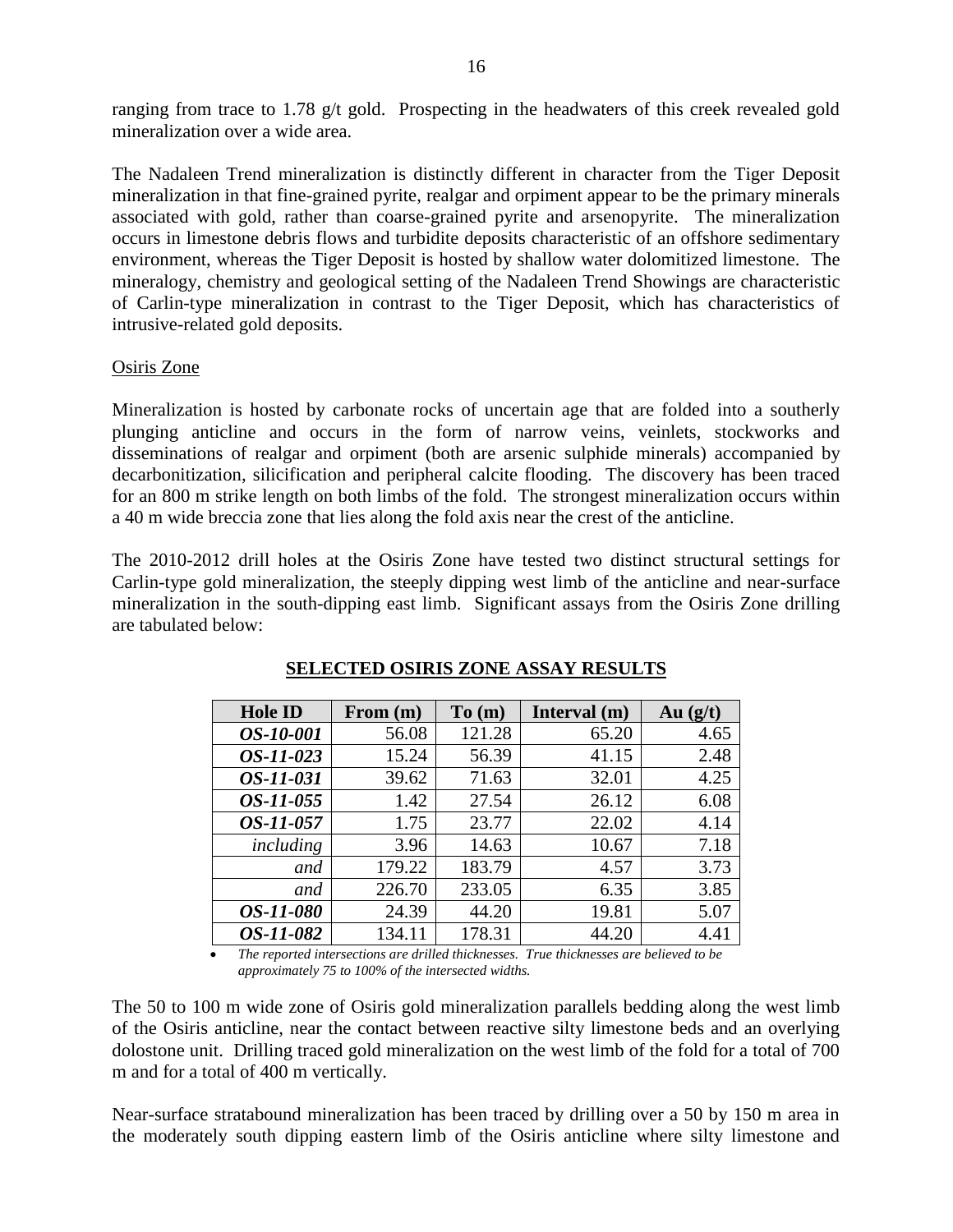limestone debris flow units are partially replaced by silica sinter and realgar. The mineralized zone is open to expansion along strike to the east and downdip to the south. Previously reported intersections of this style of mineralization include 35.08 m of 2.31 g/t gold in hole OS-10-002.

Partial to complete oxidation is present up to 90 m vertically from surface at Osiris ridge on both limbs of the fold.

#### Ibis Zone

The Ibis (formerly the Isis East) Zone is located about 500 m southwest of the Osiris Zone. Gold mineralization here is stratabound and is localized in the same southerly plunging anticline that hosts the Osiris Zone. Style of mineralization in the two zones is very similar, with best gold grades occurring at, or near, the contact between silty limestone and overlying dolostone. The axial crest of the anticline contains the widest and best mineralized intervals. Significant results of 2011, 2012 and 2013 drilling at the Ibis Zone are tabulated below.

| <b>Hole ID</b>   | From $(m)$ | To(m)  | Interval (m) | Au $(g/t)$ |
|------------------|------------|--------|--------------|------------|
| <i>OS-11-038</i> | 39.01      | 48.16  | 9.15         | 2.76       |
| <i>OS-11-040</i> | 95.40      | 133.50 | 38.10        | 3.33       |
| including        | 110.64     | 125.88 | 15.24        | 6.77       |
| OS-11-046        | 12.80      | 20.00  | 7.20         | 1.79       |
| OS-11-073        | 17.37      | 69.19  | 51.82        | 3.13       |
| including        | 57.00      | 67.76  | 10.76        | 12.52      |
| OS-12-091        | 198.73     | 212.45 | 13.72        | 5.14       |
| OS-12-097        | 31.39      | 55.78  | 24.39        | 5.58       |
| including        | 42.06      | 54.25  | 12.19        | 9.96       |
| OS-12-125        | 92.35      | 125.88 | 33.53        | 3.68       |
| OS-13-207        | 217.93     | 239.80 | 21.87        | 2.62       |

### **IBIS ZONE ASSAY RESULTS**

 *The reported intersections are drilled thicknesses. True thicknesses are believed to be approximately 75 to 100% of the intersected widths.*

Mineralization has been intersected over an unfolded strike length of 200 m to the current maximum depth of 400 m below surface. The mineralized area remains open to expansion to depth.

### Conrad Zone

The Conrad Zone lies 1 km east-northeast of the Osiris Zone. Carlin-type mineralization at the Conrad Zone is contained within several structural and stratigraphic settings. In the Upper Conrad Zone, gold mineralization occurs along the stratigraphic contact between limestone and an overlying pyritic siltstone cap unit. The Upper Zone has been continuously traced by shallow drilling over a strike length of 800 m between Sections C100E and C900 E. The thickest and best mineralized parts of the Upper Zone occur along the crest of an anticlinal fold where OS-13- 219 intersected 68.58 m of 4.23 g/t gold (from 7.62 m to 76.20 m) on Section C600E.

Mineralization at the Middle Conrad Zone has been traced by wide-spaced drill holes for 300 m. It is characterized by alteration and mineralization within and adjacent to a relatively flat-lying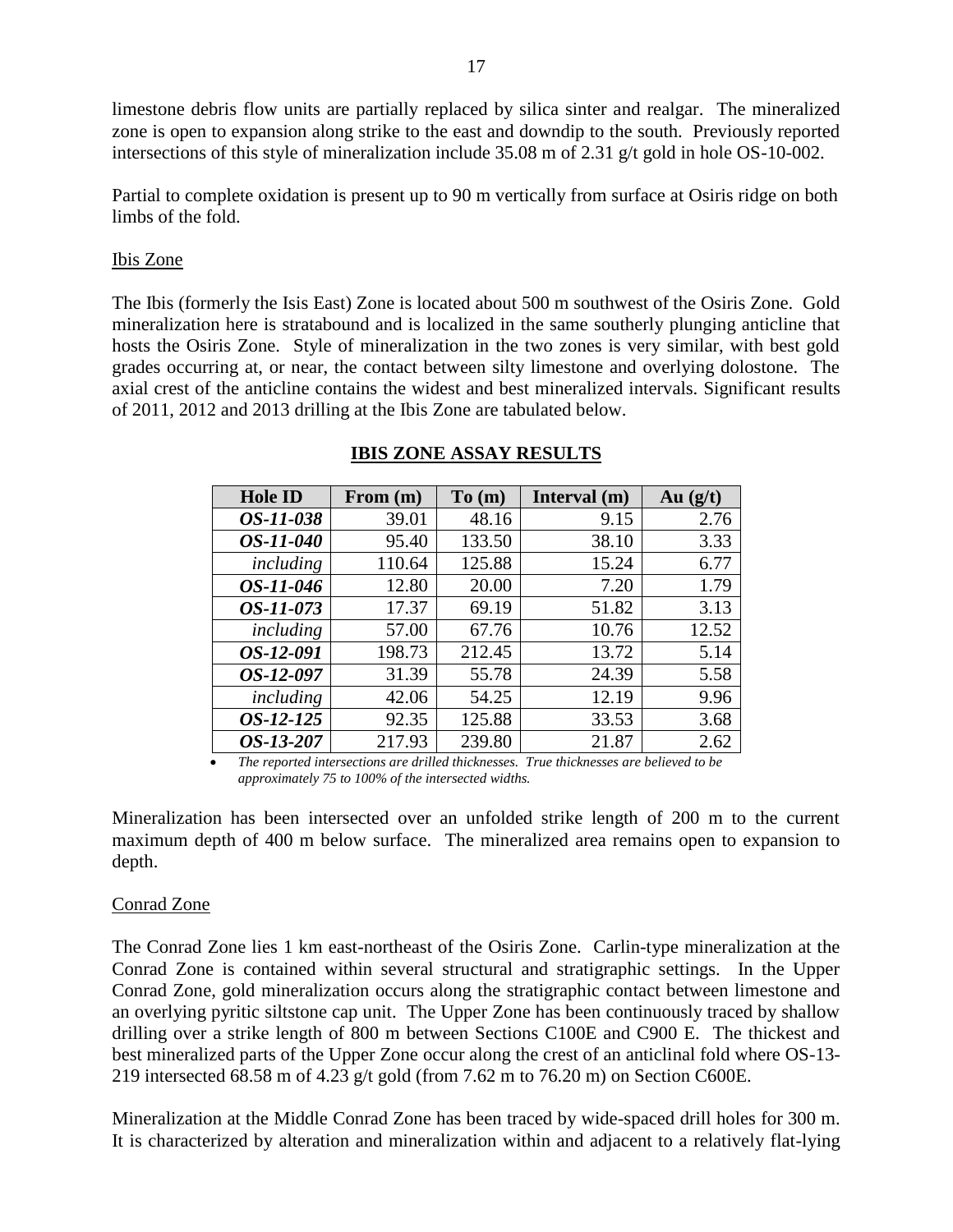fault. On Section C650E, two 2012 drill holes discovered a solution collapse breccia body located at and above the intersection of the flat-lying fault with a near-vertical, east-west trending fracture system. One of these holes (OS-12-116) intersected two intervals in this zone which returned 56.93 m of 4.68 g/t gold and 27.43 m of 4.09 g/t gold.

Hole OS-13-219, which was collared 50 m west of C650E, is the only hole that has tested the strike extension of the solution collapse breccia zone and it returned 33.86 m of 5.40 g/t gold. Limited drilling further west has intersected the mineralized flat-lying fault for a total 300 m strike length; however, the potential strike extension of the breccia body has not been tested along the full length of the Middle Zone.

Four holes totaling 2,911m were drilled at the Conrad Zone in 2014. The four holes tested the western projection of the Middle Zone on Sections C475E to C400E. Hole OS-14-227 on Section C475E intersected 4.40 m grading 5.50 g/t gold and 30.79 m grading 9.50 g/t gold. Holes OS-14-228 (Section C450E) and OS-14-229 (Section C425E) further demonstrate the lateral continuity and high grade nature of the Middle Zone with intercepts of 40.22 m of 6.57 g/t gold and 36.57 m of 5.06 g/t gold, respectively. The final hole, OS-14-230 (Section C400E) intersected two new significant gold intervals that returned 42.67 m of 3.03 g/t gold and 21.71 m of 3.15 g/t gold, beneath previously known Conrad mineralization. These intersections are collectively referred to as the Lower Conrad Zone. All Conrad Zones remain open along strike and at depth.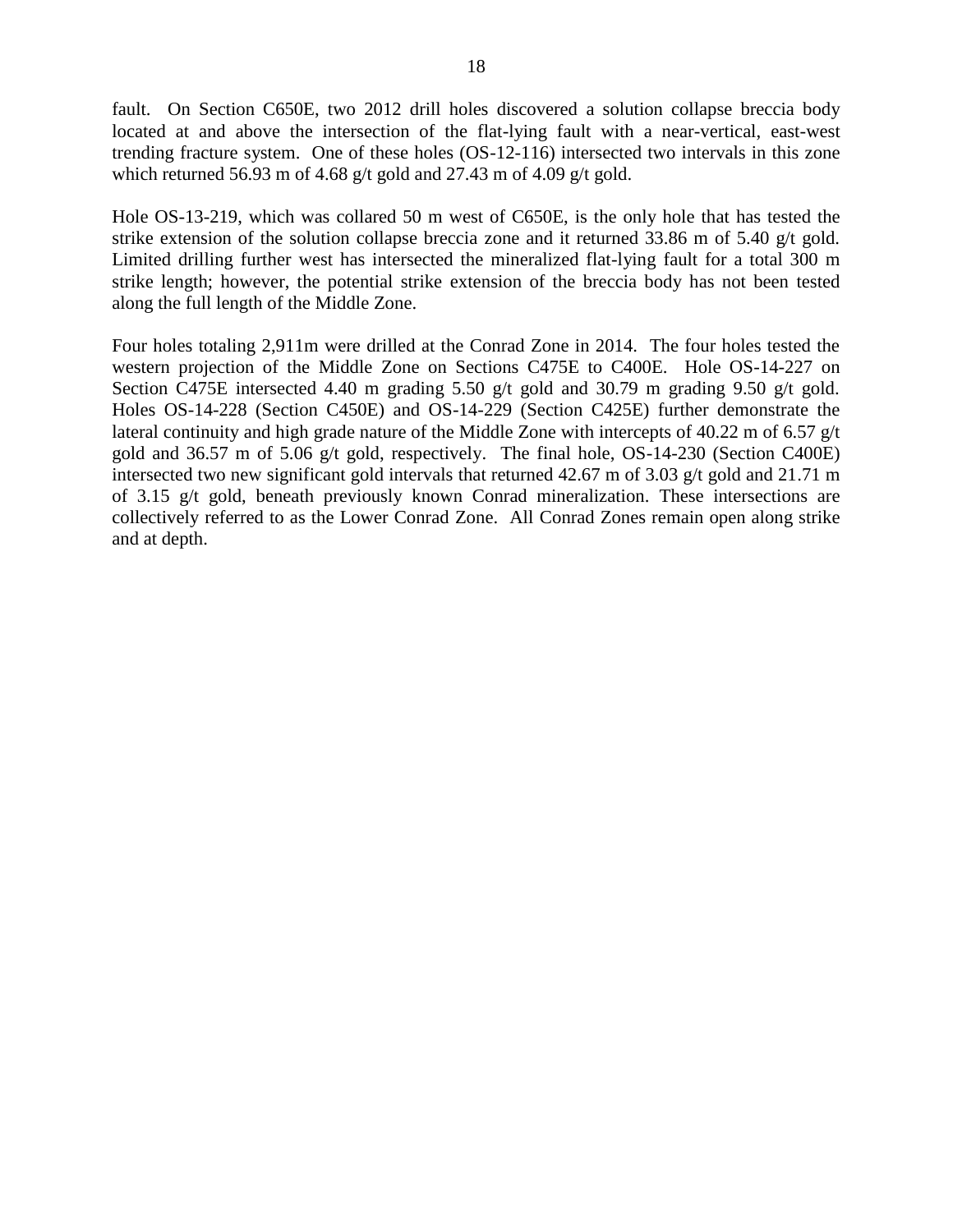| <b>Hole ID</b>   | From (m) | To(m)  | Interval (m) | Au $(g/t)$ |
|------------------|----------|--------|--------------|------------|
| OS-11-010        | 176.15   | 291.08 | 114.93       | 3.15       |
| OS-11-014        | 86.87    | 99.06  | 12.19        | 10.54      |
| <i>OS-11-030</i> | 179.83   | 252.98 | 73.15        | 3.05       |
| OS-11-051        | 259.99   | 275.23 | 15.24        | 6.92       |
| OS-11-058        | 147.22   | 188.37 | 41.15        | 7.33       |
| OS-11-062        | 83.21    | 142.65 | 59.44        | 4.32       |
| OS-12-098        | 90.76    | 131.06 | 40.30        | 10.10      |
| <i>OS-12-103</i> | 34.44    | 80.50  | 46.06        | 11.24      |
| OS-12-105        | 253.45   | 278.89 | 25.44        | 4.45       |
| OS-12-114        | 66.19    | 109.12 | 42.93        | 18.44      |
| <i>OS-12-116</i> | 256.95   | 313.88 | 56.93        | 4.68       |
| and              | 324.00   | 351.43 | 27.43        | 4.09       |
| OS-12-117        | 315.97   | 338.63 | 22.66        | 5.98       |
| OS-12-130        | 60.35    | 115.21 | 54.86        | 4.32       |
| <i>OS-12-141</i> | 40.54    | 56.84  | 16.30        | 15.73      |
| OS-12-148        | 18.29    | 33.53  | 15.24        | 8.68       |
| OS-12-149        | 291.00   | 304.19 | 13.19        | 7.02       |
| and              | 409.84   | 438.30 | 28.46        | 5.20       |
| and              | 526.69   | 551.08 | 24.39        | 4.38       |
| OS-12-163        | 9.14     | 28.15  | 19.01        | 6.60       |
| $OS-12-165$      | 13.72    | 79.25  | 65.53        | 2.53       |
| OS-12-168        | 18.29    | 92.96  | 74.67        | 3.08       |
| OS-12-169        | 14.69    | 44.81  | 30.12        | 8.38       |
| <i>OS-12-170</i> | 340.76   | 383.44 | 42.68        | 6.19       |
| OS-12-183        | 92.35    | 122.83 | 30.48        | 8.60       |
| and              | 131.98   | 156.36 | 24.38        | 9.08       |
| 0S-13-219        | 7.62     | 76.20  | 68.58        | 4.23       |
| and              | 274.62   | 308.48 | 33.86        | 5.40       |
| OS-14-227        | 434.12   | 438.52 | 4.40         | 5.50       |
| and              | 452.80   | 483.59 | 30.79        | 9.50       |
| <i>OS-14-228</i> | 321.50   | 361.72 | 40.22        | 6.57       |
| and              | 426.72   | 451.10 | 24.38        | 3.00       |
| OS-14-229        | 281.86   | 301.10 | 19.24        | 4.21       |
| and              | 448.06   | 484.63 | 36.57        | 5.06       |
| OS-14-230        | 624.84   | 667.51 | 42.67        | 3.03       |
| and              | 697.62   | 719.33 | 21.71        | 3.15       |

**SIGNIFICANT CONRAD ZONE DRILL RESULTS**

#### Sunrise Zone

The Sunrise Zone is located 300 m east of the main Osiris anticline zone and upslope of a strong gold-in-soil geochemical anomaly that had not been drill-tested until late in the 2012 drill season. Mineralization in the Sunrise Zone occurs as two apparently sub-parallel zones that dip

*The reported intersections are drilled thicknesses. True thicknesses are believed to be approximately 75 to 100% of the intersected widths.*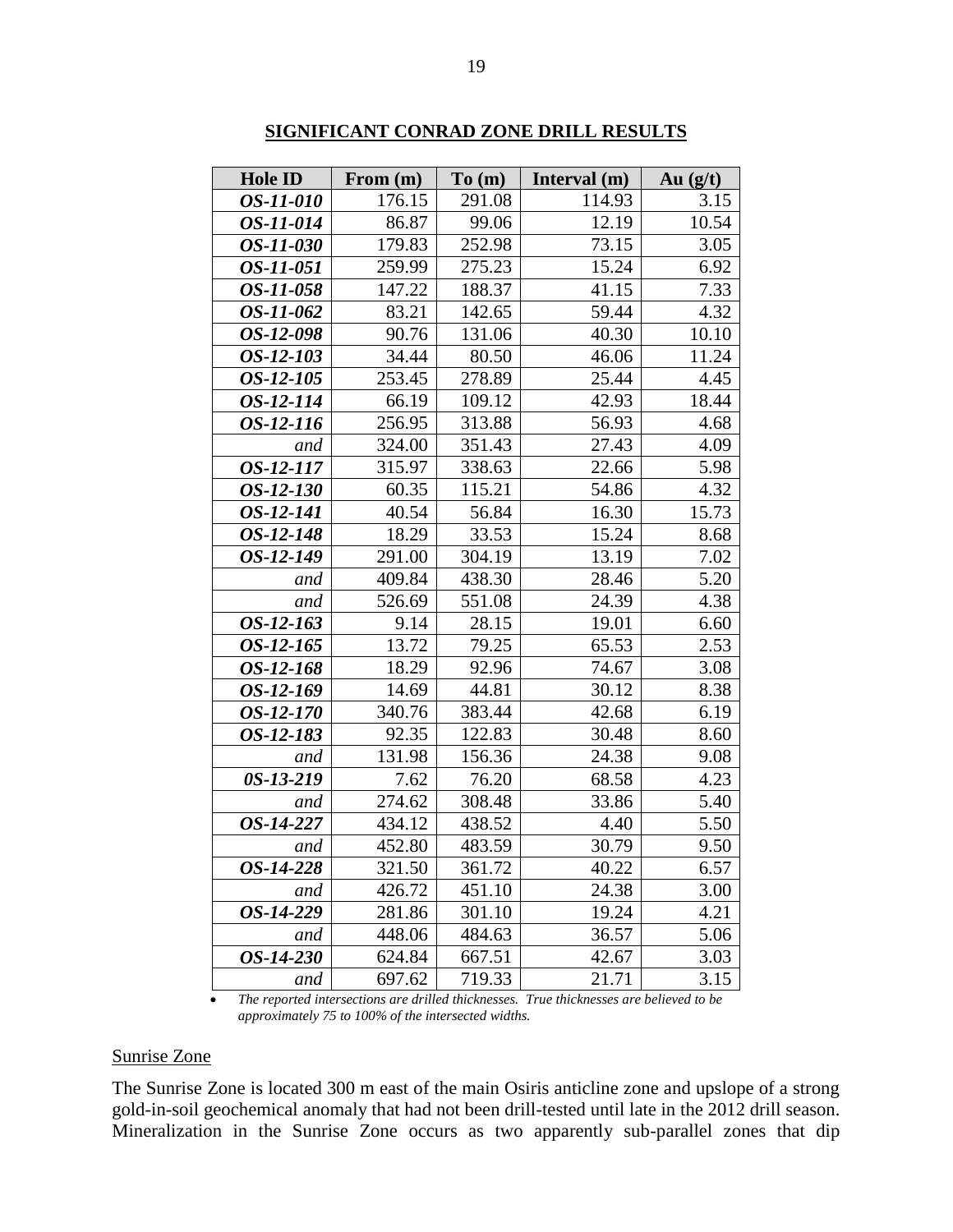moderately south-southeast. The lower and northernmost zone of stratabound mineralization was intersected in holes OS-12-171 and OS-12-173 (see table below). The best mineralized interval from the three holes was intersected at the top of hole OS-12-173 where intensely decalcified limestone is adjacent to a steeply dipping fault that separates the Osiris carbonate sequence from overlying shale. The hole was collared directly within mineralization and returned 14.86 m of 10.54 g/t gold.

| <b>Hole ID</b> | From (m) | To(m)  | Interval (m) | Au $(g/t)$ |
|----------------|----------|--------|--------------|------------|
| OS-12-171      | 3.66     | 14.33  | 10.67        | 3.19       |
| and            | 30.50    | 36.00  | 5.50         | 10.17      |
| $OS-12-173$    | 0.99     | 15.85  | 14.86        | 10.54      |
| and            | 72.24    | 85.95  | 13.71        | 4.47       |
| OS-13-200      | 148.18   | 151.18 | 3.00         | 5.28       |
| and            | 175.73   | 176.78 | 1.05         | 11.95      |
| OS-13-201      | 197.59   | 210.31 | 12.72        | 9.49       |
| OS-13-206      | 120.70   | 135.94 | 15.24        | 9.83       |
| OS-13-208      | 90.98    | 103.75 | 12.77        | 6.29       |
| OS-14-225      | 319.13   | 331.32 | 12.19        | 3.09       |
| OS-14-226      | 288.04   | 298.70 | 10.66        | 3.45       |

**SIGNIFICANT SUNRISE ZONE DRILL RESULTS**

 *The reported intersections are drilled thicknesses. True thicknesses are believed to be approximately 75 to 100% of the intersected widths.*

On August 14, 2013 ATAC reported the results from the first seven 2013 diamond drill holes completed at the Sunrise Zone. The 2013 drilling to the east and west of the 2012 discovery hole (OS-12-173) has extended the strike length of mineralization to 200 m and to a depth of 250 m from surface.

Phase one of the 2014 exploration program included diamond drilling to expand the western end of the Sunrise Zone toward the high-grade part of the Osiris anticline. Step out drilling to the west of the 2013 holes in 2014 intersected additional mineralization at depth (see the above table: Significant Sunrise Zone Drill Results). The higher grade part of the Sunrise Zone is a 200 m long, steeply south dipping and southwest-plunging body of statabound, structurally controlled Carlin-type gold mineralization that remains open at depth.

#### Anubis Area

On September 17, 2012, ATAC announced that it had made a major new discovery of Carlintype mineralization in the Nadaleen Trend. The new zone, named Anubis, was discovered by prospecting follow-up of reconnaissance soil geochemical sampling anomalies about 10 km west of the Osiris area.

The Anubis target area is underlain by a sequence of mid-Paleozoic carbonate rocks with interbedded calcareous siltstone and shale. Systematic grid soil sampling has identified 8 km (in cumulative length), of northwest trending linear arsenic, antimony and mercury soil geochemical anomalies with intermittently coincident gold soil response that are associated with well-defined recessive regional-scale faults.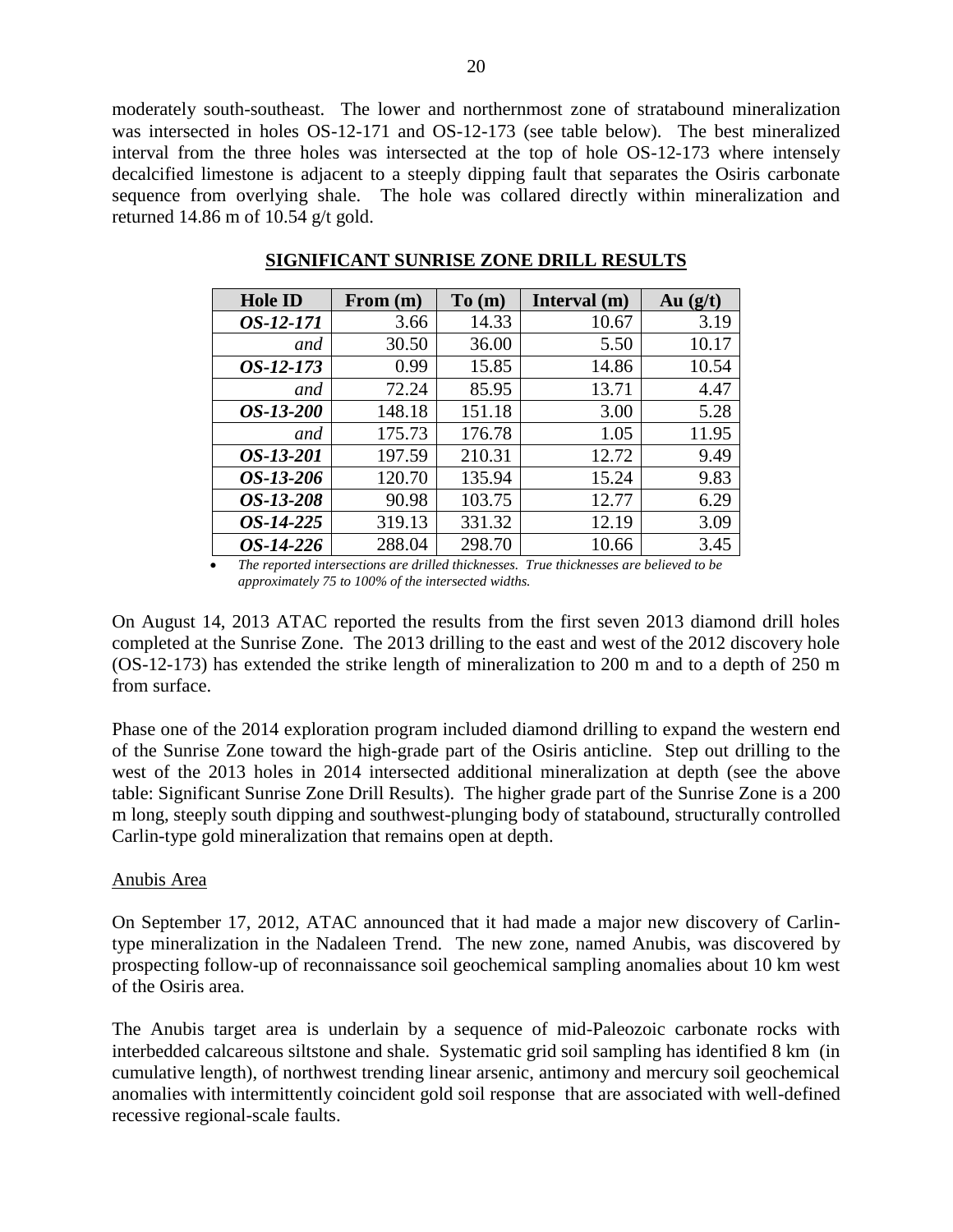The Anubis discovery outcrop consists of a partially exposed outcrop of highly fractured, strongly folded, silicified and decarbonatized sanded limestone breccia. The breccia occurs within calcareous siltstone and shale units along one of the regional fault zones. Four samples collected along the one metre long exposure returned 139 g/t gold, 125 g/t gold, 122 g/t gold and 84.2 g/t gold.

Diamond drill holes AN-12-002 and 003 targeted the on-section, downdip potential of the Anubis discovery hole AN-12-001 that intersected 19.85 g/t gold over 8.51 m. Hole AN-12-002 intersected anomalous gold intermittently throughout the hole while hole AN-12-003 intersected a broad zone of high-grade gold mineralization that yielded 9.08 g/t gold over 16.76 m (69.19 m to 85.95 m) and bottomed in 4.54 g/t gold over 1.52 m (153.01 m to 154.53 m). Although the geometries and controls of gold mineralization at Anubis are not fully understood due to limited drilling, the zone remains open in all directions and results warrant additional drilling. The reported drill intersections are drilled thickness and are believed to represent approximately 50 to 85% true width. Follow up drilling in 2014 tested the Anubis Zone at 25 m step-outs to the north and south of AN-12-001 as well as at depth. None of the three 2014 holes intersected significant gold mineralization.

Soil geochemistry, prospecting, excavator pitting and mapping in 2013 outlined a highly prospective 12 km<sup>2</sup> area centred within a major fault network. Six new Carlin-type gold targets (Corona, Columba, Dorado, Draco, Zodiac and Lyra) were identified. Preliminary sampling at the Dorado gold target, located 2 km northwest of the Anubis 2012 drill discovery returned assays of 4.64, 3.98, 3.54, 2.63 and 2.62 g/t gold from hand pit grab samples.

Assay results returned greater than  $1 \text{ g/t}$  gold from initial grab samples taken from test pits at the Zodiac, Corona and Draco gold targets. In addition, highlight silver values from Zodiac and Corona included 900 g/t (26.25 oz/ton) silver and 2,910 g/t (84.88 oz/ton) silver, respectively. In addition, Anubis and Ana gold targets were advanced through detailed mapping.

Trenching and geochemical sampling in 2014 outlined a cumulative strike length of 8 km of elevated pathfinder element+gold response in overburden and bedrock along favourable northwest-trending extensional faults. The anomalies and elevated gold response are strongest where major and secondary faults intersect and they occur with well-developed Carlin-type hydrothermal alteration. The associated fault zones are considered to be feeder fault systems. The overall  $18 \text{ km}^2$  geochemical footprint of the Anubis area, together with peripheral occurrences of high-grade silver-lead-gold mineralization at the Corona and Zodiac targets, suggests a very large Carlin-type system. Within this system, ten priority exploration targets have been identified for follow-up exploration.

The systematic 2014 exploration program was very successful in achieving ATAC's objective of tracing known gold bearing faults and identifying new mineralized crosscutting faults over the largely untested regional-scale mineralizing system that underlies the Nadaleen Trend. As with many Carlin-type deposits in Nevada, understanding mineralizing structures and where they interact with receptive calcareous host rocks is a critical step before targeting drill holes.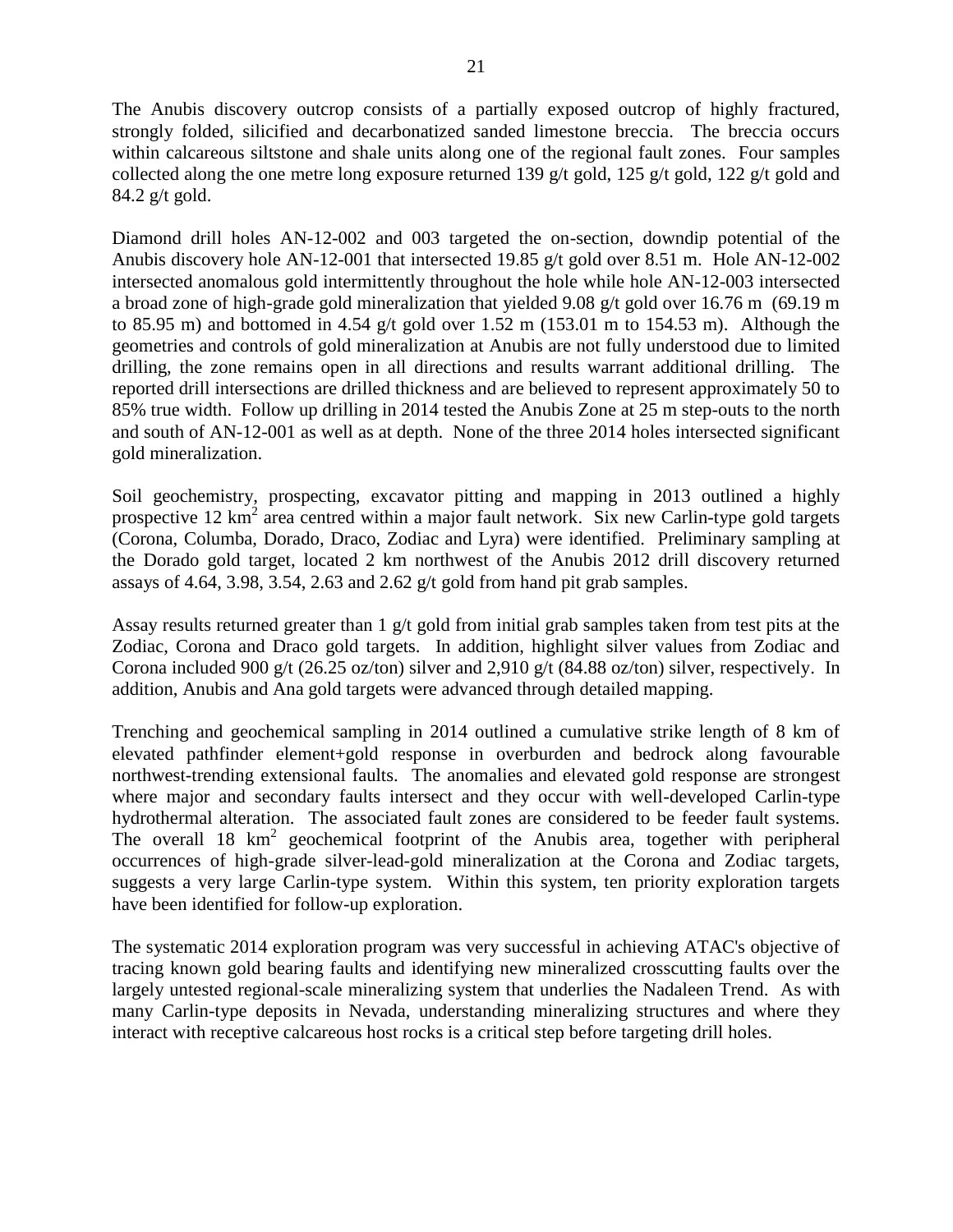### 2015 Exploration Program

The 2015 exploration program at the Rackla Gold Project will be conducted within the Nadaleen trend and will focus on expanding the Conrad zone and advancing the gold discoveries within the Anubis cluster. Phase I of the program has been budgeted at \$3 million and will include:

- shallow diamond drilling to test the eastern portion of the Conrad Upper zone;
- diamond drilling in the untested area between the Conrad Upper and Middle zones;
- step out diamond drilling at the Conrad Lower zone; and
- rotary air blast drilling of approximately 20 geochemical anomalies and structures within the Anubis cluster.

Field crews were mobilized during the first week of June and drilling commenced about June 15, 2015. No results from the 2015 exploration program have been reported as of the date of this MD&A.

## Analytical Procedures

Drill core samples were forwarded to ALS Minerals in Whitehorse, Y.T. or North Vancouver, B.C. where they were fine crushed before a 250 gram split was pulverized to better than 85% passing 75 microns. The pulverizing circuit was cleaned with quartz sand twice between samples. Pulps were then analysed at ALS Minerals in North Vancouver where splits of the pulverized fraction were routinely dissolved in a multi-acid solution and analyzed for 49 elements using inductively coupled plasma (ICP) together with mass spectrometry (MS) or atomic emission spectroscopy (AES). Gold analyses were by the Au-AA26 procedure that involves fire assay preparation using a 50 gram charge with an atomic absorption spectroscopy (AAS) finish. Mercury analyses were digested with aqua regia and analyzed by inductively coupled plasma mass spectrometry (ICP-MS).

Rigorous procedures are in place regarding sample collection, chain of custody and data entry. Certified assay standards, duplicate samples and blanks are routinely inserted into the sample stream to ensure integrity of the assay process.

## (b) **Rosy Property**

ATAC holds a 100% interest in the Rosy property which covers a large system of gold-silver veins located in the Whitehorse Mining District of southern Yukon. Property-wide, helicopterborne VTEM and magnetic surveys were flown during 2007 and soil geochemical surveys, prospecting and geological mapping were conducted in July 2008. This work identified two main areas of vein mineralization and a number of gold-in-soil anomalies.

ATAC carried out further soil sampling and prospecting in 2009 and identified additional weakly mineralized veins. In July 2010 Bonaparte Capital Corp. ("Bonaparte") conducted a two hole, 263 m diamond drill program. Results were disappointing and Bonaparte terminated its option on the property in December 2010. No exploration work has been carried out on the Rosy property since 2010.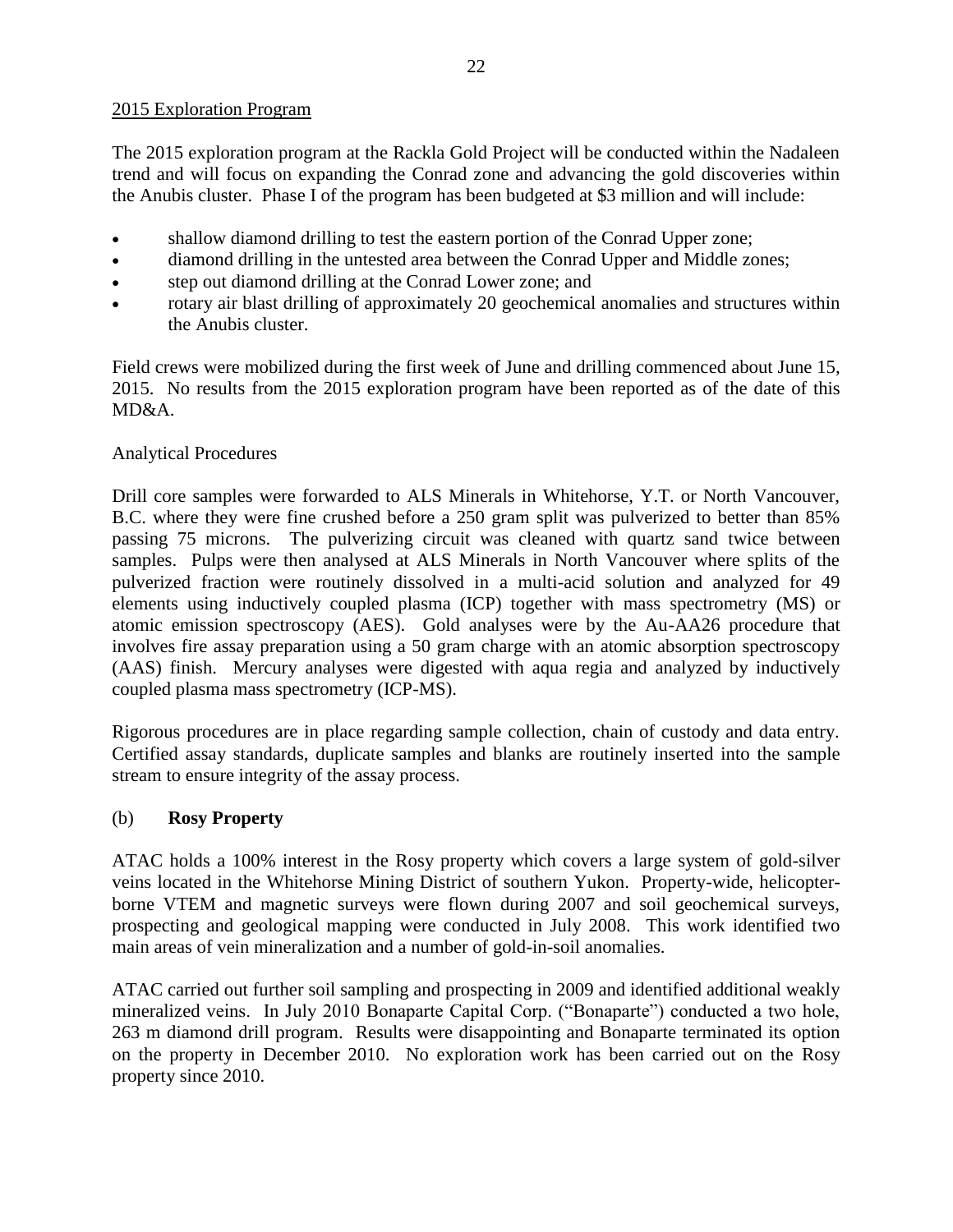## (c) **Connaught Property**

The Connaught property is owned 100% by ATAC and is located in the Dawson Mining District in west-central Yukon. It lies immediately south of the Sixtymile placer gold camp, approximately 65 km west of Dawson City.

The property hosts a number of silver-lead-gold veins within a 13 by 5 km area of anomalous soil geochemical response which approximately coincides with a pronounced magnetic high. Although the area has good road access, follow-up work has been limited to trenching and a few drill holes along lightly vegetated ridge tops. Where exposed, the veins are typically 0.3 to 2 m wide and grade 100 to 2,000 g/t silver with 0.3 to 2 g/t gold and 3 to 60% lead. A 218 tonne bulk sample test completed by a previous operator in 2011 averaged 2,228.5 g/t silver and 60% lead.

A 2015 work program at the Connaught property consisting of soil sampling, prospecting and geological mapping is currently ongoing. The anticipated budget for the program is approximately \$80,000 and the work will be completed by the end of August 2015.

## (d) **Panorama Property**

ATAC holds a 100% interest in the Panorama property which consists of 36 mineral claims located in Dawson Mining District of west-central Yukon. The property is a bulk-tonnage gold prospect modelled on the former Brewery Creek Mine, 15 km to the west.

No work was carried out on the property in 2013 or 2014.

## (e) **Rusty Property** (T claims)

ATAC holds a 100% interest in the 73 mineral claims comprising the Rusty property, located 125 km northeast of the community of Mayo, Yukon. The property is a silver-lead-zinc exploration target. A minor geochemical sampling program was competed in 2014.

## (f) **Idaho Creek Property**

In 2006 ATAC staked the 58 claims comprising the Idaho Creek property in the Whitehorse Mining District in west-central Yukon. The property hosts gold and silver mineralization, geophysical anomalies and extensive soil geochemical anomalies, some of which were drill tested in 2006 and 2007 under the terms of an option agreement that was terminated in November 2007. Drill results were generally disappointing and accumulated costs were writtenoff by ATAC.

The property was held under option by a third party during the period January 2010 through November 2014. No significant exploration was work was carried out during the option period.

### **2. Dawson Gold Joint Venture**

ATAC and Arcus Development Group Inc. ("Arcus") each hold a 50% interest in the Dawson Gold joint venture. The joint venture was established on February 21, 2012 following the exercise of a property option by Arcus and its acquisition of a 50% interest in the Dawson Gold mineral properties.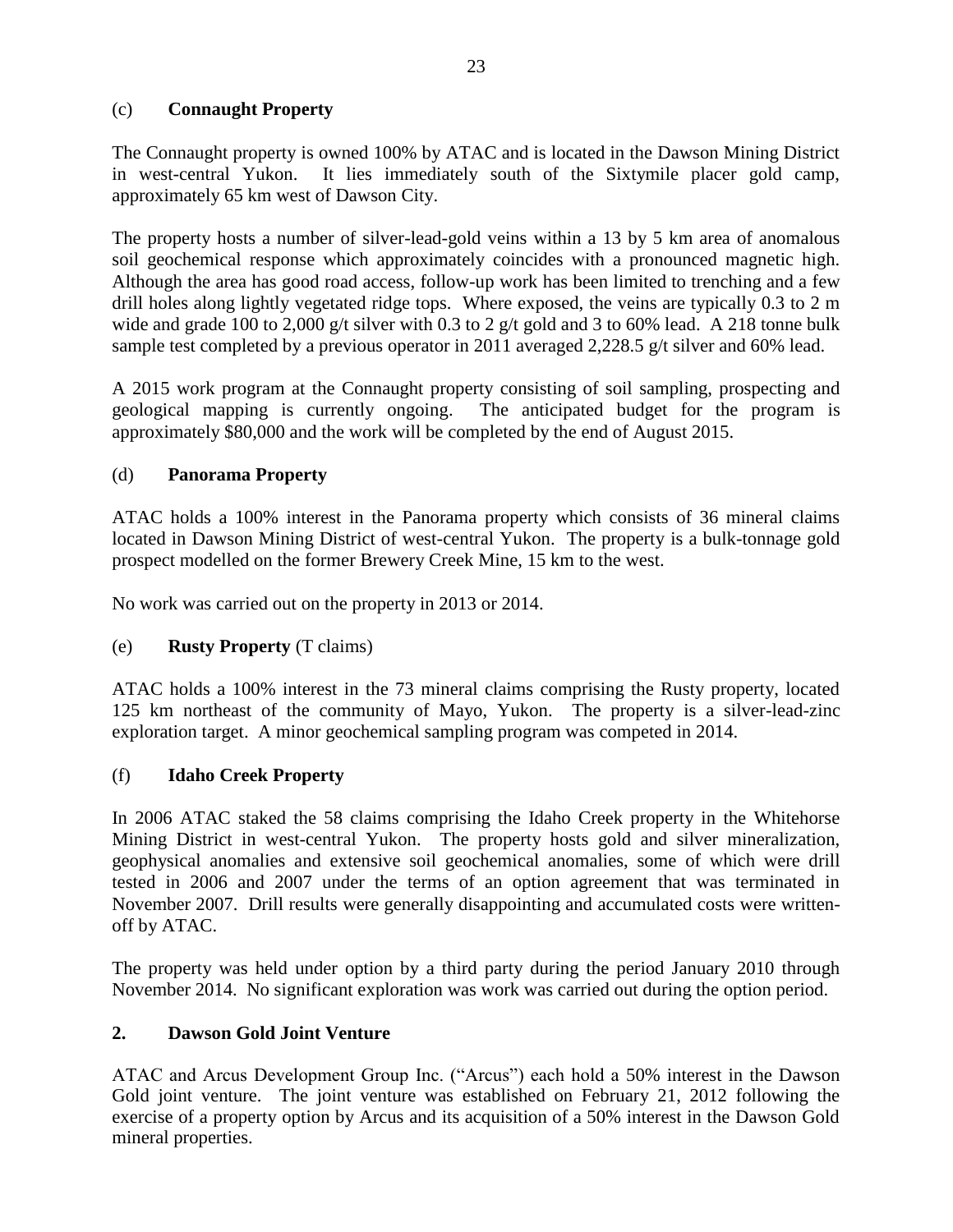The Dawson Gold joint venture land package consists of four claim blocks located in the Whitehorse and Dawson Mining Districts of west-central Yukon, adjacent to or near the White Gold and Black Fox properties of Kinross Gold Corporation ("Kinross") and the Coffee property of Kaminak Gold Corporation ("Kaminak").

Work programs in 2009 through 2011 by Arcus under the option phase of its agreement with ATAC resulted in the identification of multiple geochemical anomalies on the Dawson Gold Project properties. During the summer of 2011, Arcus drill tested a number of the coincident geophysical and geochemical anomalies at each of the Dan Man and Touleary properties. A volcanogenic massive sulphide discovery was made at the Touleary property.

Small work programs in 2012 and 2013 consisted of hand pit testing and expanded soil grids at Touleary and ridge crest soil sampling at Shamrock. The budget for the 2012 and 2013 programs were approximately \$100,000 each and were jointly funded by ATAC and Arcus. No field work was carried out by the joint venture in 2014.

### **TECHNICAL REVIEW**

Technical information disclosed in this MD&A has been reviewed by Julia Lane, B.Sc., P. Geo., a qualified person for the purposes of National Instrument 43-101. Julia Lane is a geological consultant to and the Vice President of Exploration for ATAC.

### **SUBSEQUENT EVENTS**

No material changes related to the business of ATAC have occurred since June 30, 2015.

### **SHARE CAPITAL INFORMATION**

#### **Shares**

The authorized share capital of ATAC consists of the following classes of shares:

- (a) an unlimited number of common shares without par value; and
- (b) an unlimited number of Class A preferred shares with a par value of \$1.00 each.

As of June 30, 2015 and August 14, 2015, there were 117,794,577 ATAC common shares issued and outstanding.

### **Stock Options**

As of August 14, 2015, ATAC had outstanding stock options to acquire 9,197,000 common shares as follows: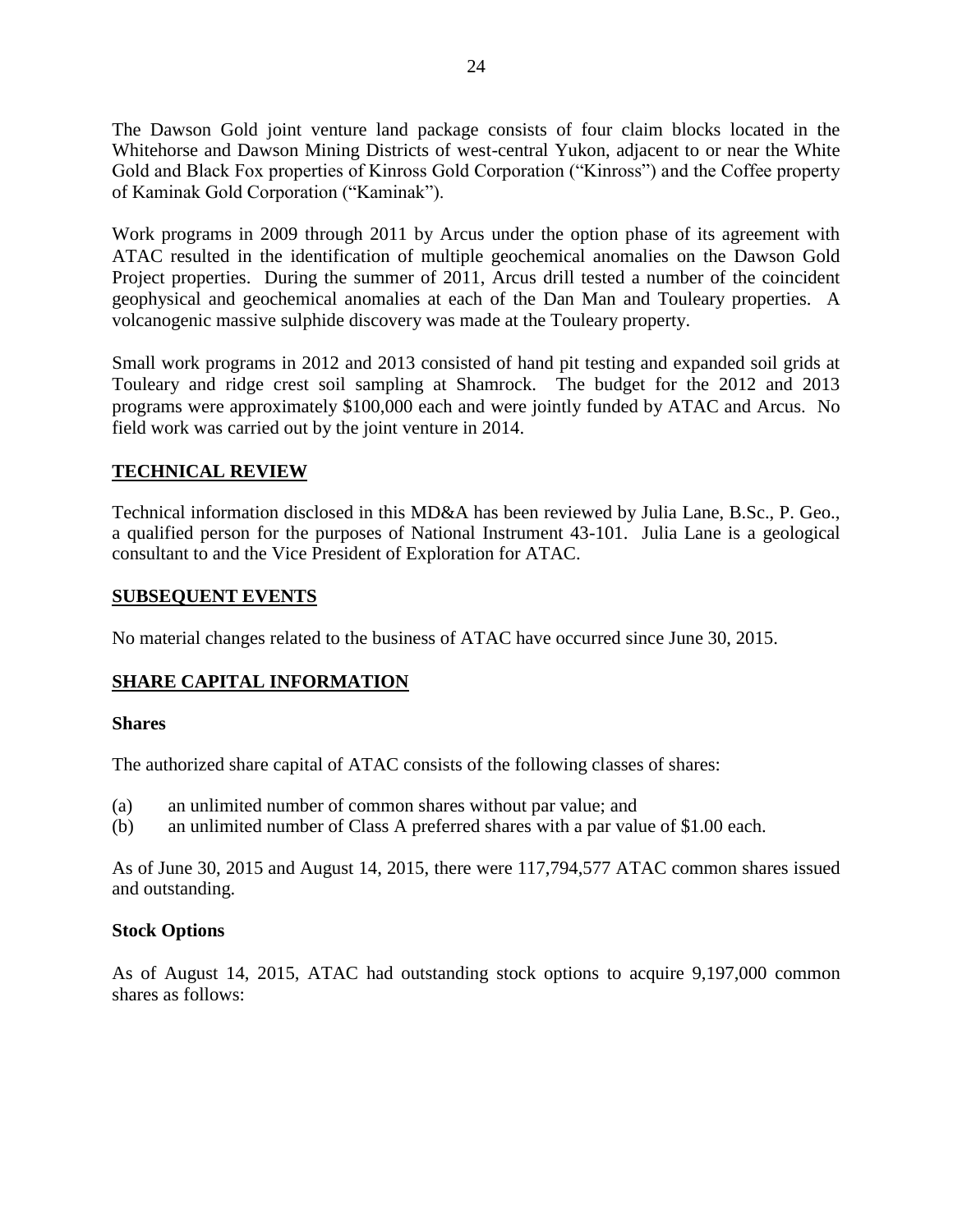| <b>Number of Options Outstanding</b> | <b>Price</b> | <b>Expiry Date</b> |
|--------------------------------------|--------------|--------------------|
| 1,185,000                            | \$1.80       | March 11, 2016     |
| 100,000                              | \$2.60       | January 20, 2017   |
| 2,057,000                            | \$3.00       | March 23, 2017     |
| 20,000                               | \$1.70       | December 14, 2017  |
| 1,840,000                            | \$1.80       | January 29, 2018   |
| 2,195,000                            | \$0.75       | February 3, 2019   |
| 1,800,000                            | \$0.75       | January 23, 2020   |
| 9,197,000                            |              |                    |

# **Warrants**

As of August 14, 2015, ATAC had no outstanding warrants to acquire common shares.